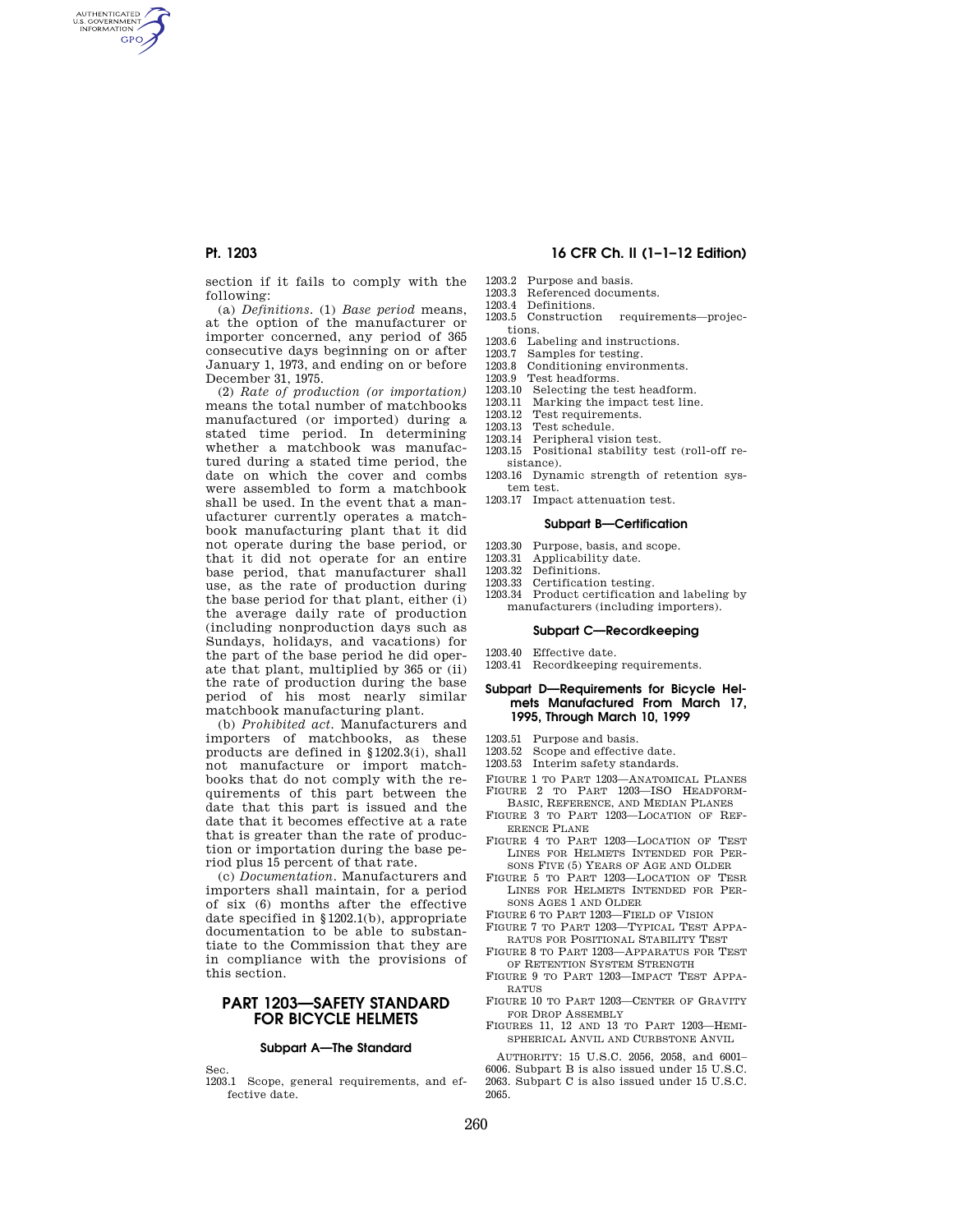SOURCE: 63 FR 11729, Mar. 10, 1998, unless otherwise noted.

## **Subpart A—The Standard**

## **§ 1203.1 Scope, general requirements, and effective date.**

(a) *Scope.* The standard in this subpart describes test methods and defines minimum performance criteria for all bicycle helmets, as defined  $$1203.4(b).$ 

(b) *General requirements*—(1) *Projections.* All projections on bicycle helmets must meet the construction requirements of §1203.5.

(2) *Labeling and instructions.* All bicycle helmets must have the labeling and instructions required by §1203.6.

(3) *Performance tests.* All bicycle helmets must be capable of meeting the peripheral vision, positional stability, dynamic strength of retention system, and impact-attenuation tests described in §§1203.7 through 1203.17.

(4) *Units.* The values stated in International System of Units (''SI'') measurements are the standard. The inchpound values stated in parentheses are for information only.

(c) *Effective date.* The standard shall become effective March 10, 1999 and shall apply to all bicycle helmets manufactured after that date. Bicycle helmets manufactured from March 17, 1995 through March 10, 1999, inclusive, are subject to the requirements of Subpart D, rather than this subpart A.

### **§ 1203.2 Purpose and basis.**

The purpose and basis of this standard is to reduce the likelihood of serious injury and death to bicyclists resulting from impacts to the head, pursuant to 15 U.S.C. 6001–6006.

### **§ 1203.3 Referenced documents.**

(a) The following documents are incorporated by reference in this standard. (1) Draft ISO/DIS Standard 6220– 1983—Headforms for Use in the Testing of Protective Helmets. 1

(2) SAE Recommended Practice SAE J211 OCT88, Instrumentation for Impact Tests.

(b) This incorporation by reference was approved by the Director of the Federal Register in accordance with 5 U.S.C. 552(a) and 1 CFR Part 51. Copies of the standards may be obtained as follows. Copies of the draft ISO/DIS Standard 6220–1983 are available from American National Standards Institute, 11 W. 42nd St., 13th Floor, New York, NY 10036. Copies of the SAE Recommended Practice SAE J211 OCT88, Instrumentation for Impact Tests, are available from Society of Automotive Engineers, 400 Commonwealth Dr., Warrendale, PA 15096. Copies may be inspected at the Office of the Secretary, Consumer Product Safety Commission, 4330 East-West Highway, Bethesda, Maryland 20814, or at the National Archives and Records Administration (NARA). For information on the availability of this material at NARA, call 202–741–6030, or go to: *http://*   $www.archive.gov/federal\_register/$ *code*l*of*l*federal*l*regulations/ ibr*l*locations.html.* 

### **§ 1203.4 Definitions.**

(a) *Basic plane* means an anatomical plane that includes the auditory meatuses (the external ear openings) and the inferior orbital rims (the bottom edges of the eye sockets). The ISO headforms are marked with a plane corresponding to this basic plane (see Figures 1 and 2 of this part).

(b) *Bicycle helmet* means any headgear that either is marketed as, or implied through marketing or promotion to be, a device intended to provide protection from head injuries while riding a bicycle. 2

their headform dimensions by referring to

<sup>2</sup>Helmets specifically marketed for exclusive use in a designated activity, such as skateboarding, rollerblading, baseball, roller hockey, etc., would be excluded from this definition because the specific focus of their marketing makes it unlikely that such helmets would be purchased for other than their stated use. However, a multi-purpose helmet—one marketed or represented as providing protection either during general use or in a variety of specific activities other *Continued* 

<sup>1</sup> Although the draft ISO/DIS 6220–1983 standard was never adopted as an international standard, it has become a consensus national standard because all recent major voluntary standards used in the United States for testing bicycle helmets establish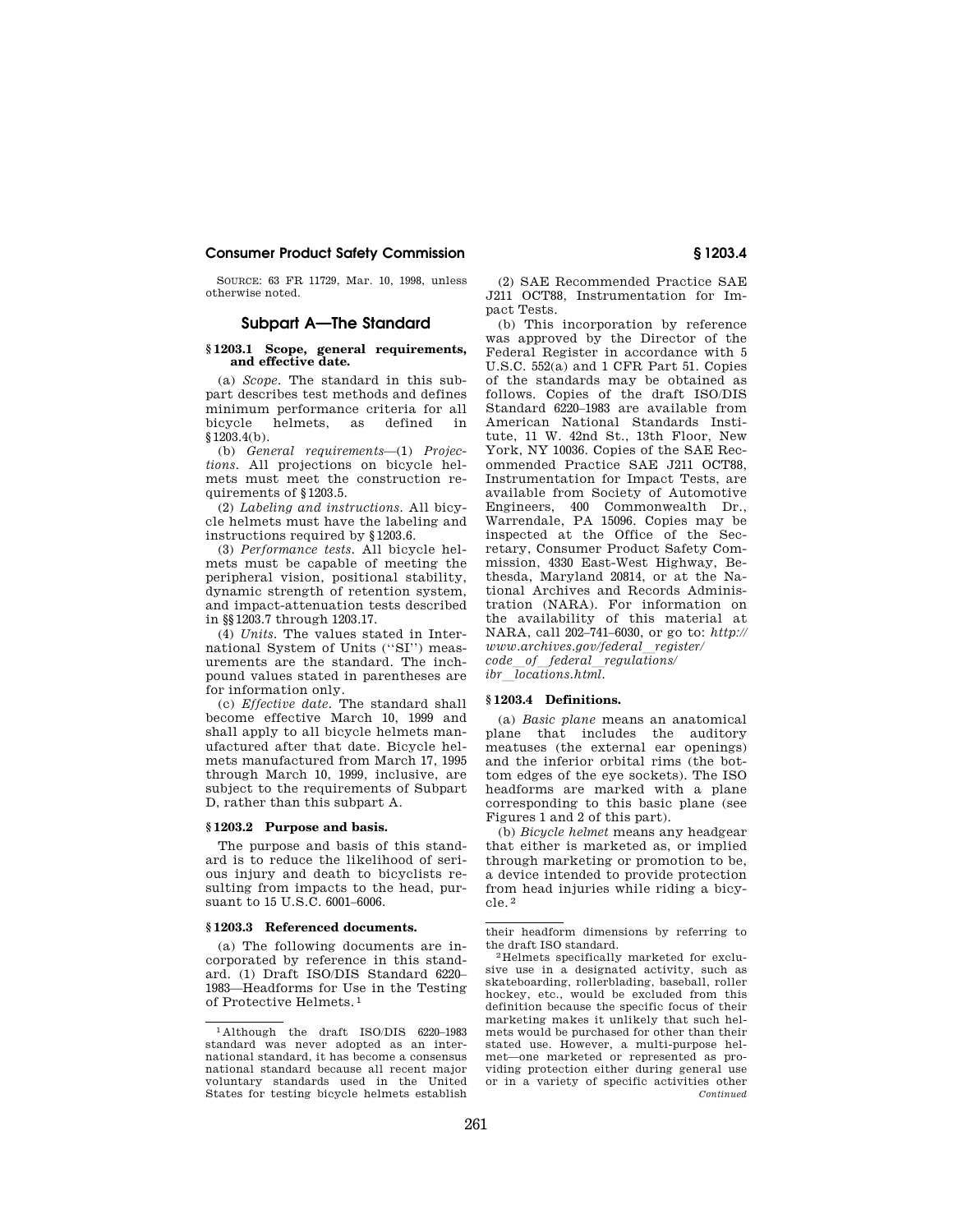**§ 1203.4 16 CFR Ch. II (1–1–12 Edition)** 

(c) *Comfort or fit padding* means resilient lining material used to configure the helmet for a range of different head sizes.

(d) *Coronal plane* is an anatomical plane perpendicular to both the basic and midsagittal planes and containing the midpoint of a line connecting the right and left auditory meatuses. The ISO headforms are marked with a transverse plane corresponding to this coronal plane (see Figures 1 and 2 of this part).

(e) *Field of vision* is the angle of peripheral vision allowed by the helmet when positioned on the reference headform.

(f) *Helmet positioning index (''HPI'')* is the vertical distance from the brow of the helmet to the reference plane, when placed on a reference headform. This vertical distance shall be specified by the manufacturer for each size of each model of the manufacturer's helmets, for the appropriate size of headform for each helmet, as described in §1203.10.

(g) *Midsagittal plane* is an anatomical plane perpendicular to the basic plane and containing the midpoint of the line connecting the notches of the right and left inferior orbital ridges and the midpoint of the line connecting the superior rims of the right and left auditory meatuses. The ISO headforms are marked with a longitudinal plane corresponding to the midsagittal plane (see Figures 1 and 2 of this part).

(h) *Modular elastomer programmer (''MEP'')* is a cylindrical pad, typically consisting of a polyurethane rubber, used as a consistent impact medium for the systems check procedure. The MEP shall be 152 mm (6 in) in diameter, and 25 mm (1 in) thick and shall have a durometer of 60±2 Shore A. The MEP shall be affixed to the top surface of a flat 6.35 mm  $(1/4$  in) thick aluminum plate. See §1203.17(b)(1).

(i) *Preload ballast* is a ''bean bag'' filled with lead shot that is placed on the helmet to secure its position on the headform. The mass of the preload ballast is 5 kg (11 lb).

(j) *Projection* is any part of the helmet, internal or external, that extends beyond the faired surface.

(k) *Reference headform* is a headform used as a measuring device and contoured in the same configuration as one of the test headforms A, E, J, M, and O defined in draft ISO DIS 6220– 1983. The reference headform shall include surface markings corresponding to the basic, coronal, midsagittal, and reference planes (see Figures 1 and 2 of this part).

(l) *Reference plane* is a plane marked on the ISO headforms at a specified distance above and parallel to the basic plane (see Figure 3 of this part).

(m) *Retention system* is the complete assembly that secures the helmet in a stable position on the wearer's head.

(n) *Shield* means optional equipment for helmets that is used in place of goggles to protect the eyes.

(o) *Spherical impactor* is an impact fixture used in the instrument system check of  $$1203.17(b)(1)$  to test the impact-attenuation test equipment for precision and accuracy. The spherical impactor shall be a 146 mm (5.75 in) diameter aluminum sphere mounted on the ball-arm connector of the drop assembly. The total mass of the spherical-impactor drop assembly shall be  $5.0\pm0.1$  kg  $(11.0\pm0.22$  lb).

(p) *Test headform* is a solid model in the shape of a human head of sizes A, E, J, M, and O as defined in draft ISO/ DIS 6220–1983. Headforms used for the impact-attenuation test shall be constructed of low-resonance K–1A magnesium alloy. The test headforms shall

than bicycling—would fall within the definition of bicycle helmet if a reasonable consumer could conclude, based on the helmet's marketing or representations, that bicycling is among the activities in which the helmet is intended to be used. In making this determination, the Commission will consider the types of specific activities, if any, for which the helmet is marketed, the similarity of the appearance, design, and construction of the helmet to other helmets marketed or recognized as bicycle helmets, and the presence, prominence, and clarity of any warnings, on the helmet or its packaging or promotional materials, against the use of the helmet as a bicycle helmet. A multi-purpose helmet marketed without specific reference to the activities in which the helmet is to be used will be presumed to be a bicycle helmet. The presence of warnings or disclaimers advising against the use of a multi-purpose helmet during bicycling is a relevant, but not necessarily controlling, factor in the determination of whether a multi-purpose helmet is a bicycle helmet.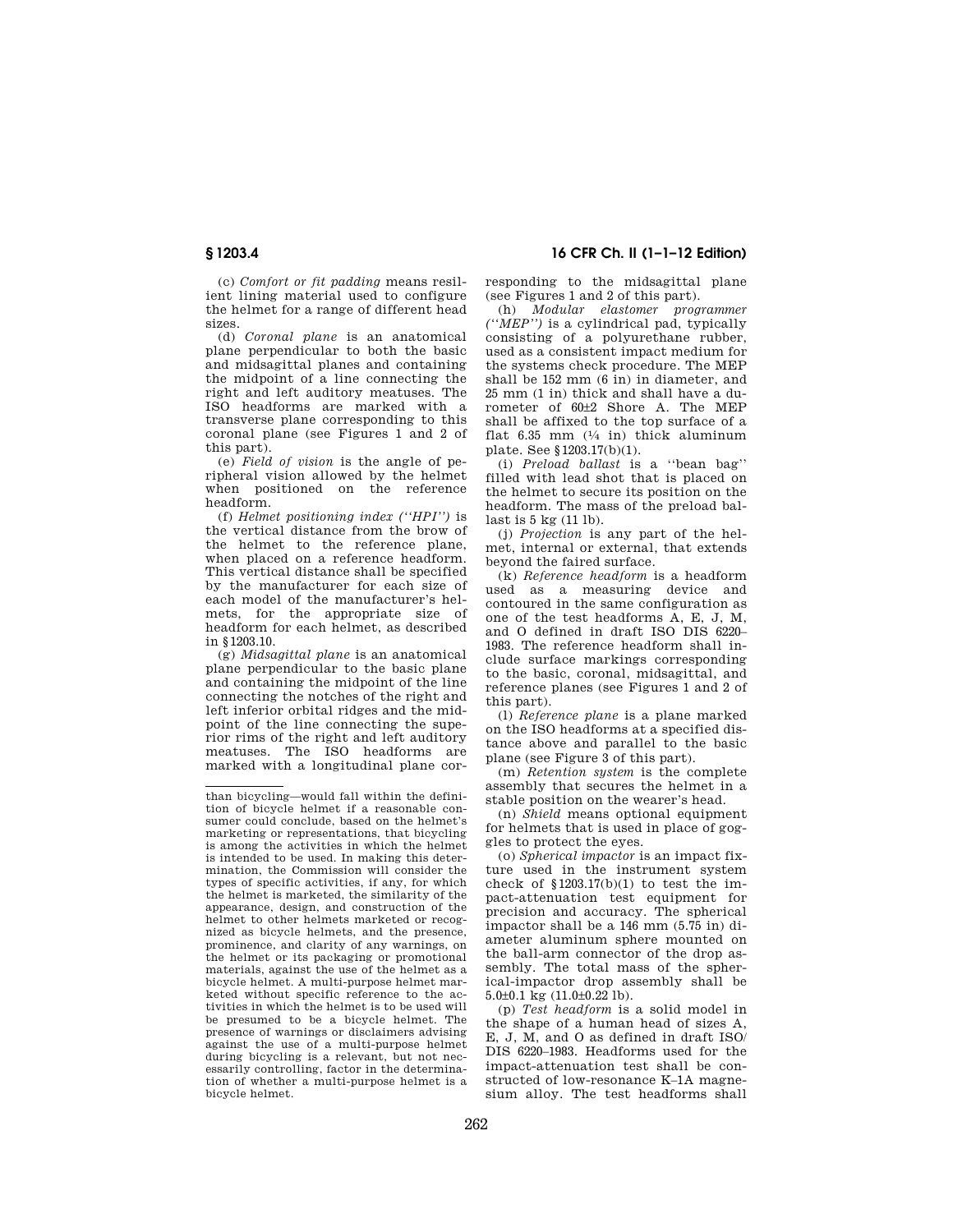include surface markings corresponding to the basic, coronal, midsagittal, and reference planes (see Figure 2 of this part).

(q) *Test region* is the area of the helmet, on and above a specified impact test line, that is subject to impact testing.

## **§ 1203.5 Construction requirements projections.**

Any unfaired projection extending more than 7 mm (0.28 in.) from the helmet's outer surface shall break away or collapse when impacted with forces equivalent to those produced by the applicable impact-attenuation tests in §1203.17 of this standard. There shall be no fixture on the helmet's inner surface projecting more than 2 mm into the helmet interior.

### **§ 1203.6 Labeling and instructions.**

(a) *Labeling.* Each helmet shall be marked with durable labeling so that the following information is legible and easily visible to the user:

(1) Model designation.

(2) A warning to the user that no helmet can protect against all possible impacts and that serious injury or death could occur.

(3) A warning on both the helmet and the packaging that for maximum protection the helmet must be fitted and attached properly to the wearer's head in accordance with the manufacturer's fitting instructions.

(4) A warning to the user that the helmet may, after receiving an impact, be damaged to the point that it is no longer adequate to protect the head against further impacts, and that this damage may not be visible to the user. This label shall also state that a helmet that has sustained an impact should be returned to the manufacturer for inspection, or be destroyed and replaced.

(5) A warning to the user that the helmet can be damaged by contact with common substances (for example, certain solvents [ammonia], cleaners [bleach], etc.), and that this damage may not be visible to the user. This label shall state in generic terms some recommended cleaning agents and procedures (for example, wipe with mild soap and water), list the most common

substances that damage the helmet, warn against contacting the helmet with these substances, and refer users to the instruction manual for more specific care and cleaning information.

(6) *Signal word.* The labels required by paragraphs (a)  $(2)$  through  $(5)$  of this section shall include the signal word ''WARNING'' at the beginning of each statement, unless two or more of the statements appear together on the same label. In that case, the signal word need only appear once, at the beginning of the warnings. The signal word ''WARNING'' shall be in all capital letters, bold print, and a type size equal to or greater than the other text on the label.

(b) *Instructions.* Each helmet shall have fitting and positioning instructions, including a graphic representation of proper positioning.

## **§ 1203.7 Samples for testing.**

(a) *General.* Helmets shall be tested in the condition in which they are offered for sale. To meet the standard, the helmets must be able to pass all tests, both with and without any attachments that may be offered by the helmet's manufacturer and with all possible combinations of such attachments.

(b) *Number of samples.* To test conformance to this standard, eight samples of each helmet size for each helmet model offered for sale are required.

## **§ 1203.8 Conditioning environments.**

Helmets shall be conditioned to one of the following environments prior to testing in accordance with the test schedule at §1203.13. The barometric pressure in all conditioning environments shall be 75 to 110 kPa (22.2 to 32.6 in of Hg). All test helmets shall be stabilized within the ambient condition for at least 4 hours prior to further conditioning and testing. Storage or shipment within this ambient range satisfies this requirement.

(a) *Ambient condition.* The ambient condition of the test laboratory shall be within 17  $^{\circ}\mathrm{C}$  to 27  $^{\circ}\mathrm{C}$  (63  $^{\circ}\mathrm{F}$  to 81  $^{\circ}\mathrm{F}),$ and 20 to 80% relative humidity. The ambient test helmet does not need further conditioning.

(b) *Low temperature.* The helmet shall be kept at a temperature of  $-17$  °C to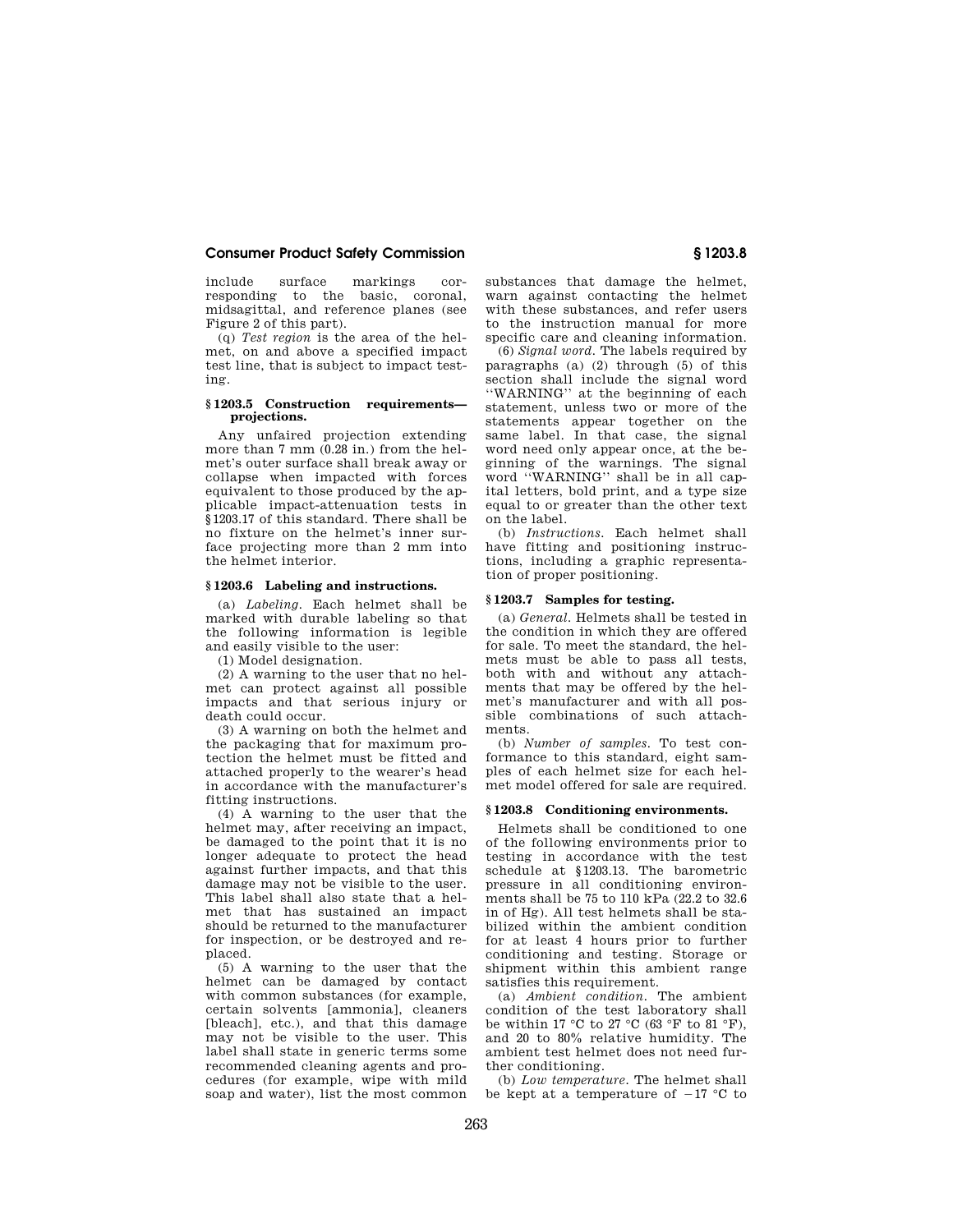$-13$  °C (1 °F to 9 °F) for 4 to 24 hours prior to testing.

(c) *High temperature.* The helmet shall be kept at a temperature of 47 °C to 53  $°C$  (117 °F to 127 °F) for 4 to 24 hours prior to testing.

(d) *Water immersion.* The helmet shall be fully immersed ''crown'' down in potable water at a temperature of 17 °C to 27 °C (63 °F to 81 °F) to a crown depth of 305 mm ±25 mm (12 in. ±1 in.) for 4 to 24 hours prior to testing.

## **§ 1203.9 Test headforms.**

The headforms used for testing shall be selected from sizes A, E, J, M, and O, as defined by DRAFT ISO/DIS 6220– 1983, in accordance with §1203.10. Headforms used for impact testing shall be rigid and be constructed of low-resonance K–1A magnesium alloy.

### **§ 1203.10 Selecting the test headform.**

A helmet shall be tested on the smallest of the headforms appropriate for the helmet sample. A headform size is appropriate for a helmet if all of the helmet's sizing pads are partially compressed when the helmet is equipped with its thickest sizing pads and positioned correctly on the reference headform.

## **§ 1203.11 Marking the impact test line.**

Prior to testing, the impact test line shall be determined for each helmet in the following manner.

(a) Position the helmet on the appropriate headform as specified by the<br>manufacturer's helmet positioning manufacturer's helmet index (HPI), with the brow parallel to the basic plane. Place a 5-kg (11-lb) preload ballast on top of the helmet to set the comfort or fit padding.

(b) Draw the impact test line on the outer surface of the helmet coinciding with the intersection of the surface of the helmet with the impact line planes defined from the reference headform as shown in:

(1) Figure 4 of this part for helmets intended only for persons 5 years of age and older.

(2) Figure 5 of this part for helmets intended for persons age 1 and older.

(c) The center of the impact sites shall be selected at any point on the helmet on or above the impact test line.

## **§ 1203.9 16 CFR Ch. II (1–1–12 Edition)**

## **§ 1203.12 Test requirements.**

(a) *Peripheral vision.* All bicycle helmets shall allow unobstructed vision through a minimum of 105° to the left and right sides of the midsagittal plane when measured in accordance with §1203.14 of this standard.

(b) *Positional stability.* No bicycle helmet shall come off of the test headform when tested in accordance with §1203.15 of this standard.

(c) *Dynamic strength of retention system.* All bicycle helmets shall have a retention system that will remain intact without elongating more than 30 mm (1.2 in.) when tested in accordance with §1203.16 of this standard.

(d) *Impact attenuation criteria*—(1) *General.* A helmet fails the impact attenuation performance test of this standard if a failure under paragraph  $(d)(2)$  of this section can be induced under any combination of impact site, anvil type, anvil impact order, or conditioning environment permissible under the standard, either with or without any attachments, or combinations of attachments, that are provided with the helmet. Thus, the Commission will test for a ''worst case'' combination of test parameters. What constitutes a worst case may vary, depending on the particular helmet involved.

(2) *Peak acceleration.* The peak acceleration of any impact shall not exceed 300 g when the helmet is tested in accordance with §1203.17 of this standard.

## **§ 1203.13 Test schedule.**

(a) Helmet sample 1 of the set of eight helmets, as designated in Table 1203.13, shall be tested for peripheral vision in accordance with §1203.14 of this standard.

(b) Helmet samples 1 through 8, as designated in Table 1203.13, shall be conditioned in the ambient, high temperature, low temperature, and water immersion environments as follows: helmets 1 and 5—ambient; helmets 2 and 7—high temperature; helmets 3 and 6—low temperature; and helmets 4 and 8—water immersion.

(c) Testing must begin within 2 minutes after the helmet is removed from the conditioning environment. The helmet shall be returned to the conditioning environment within 3 minutes after it was removed, and shall remain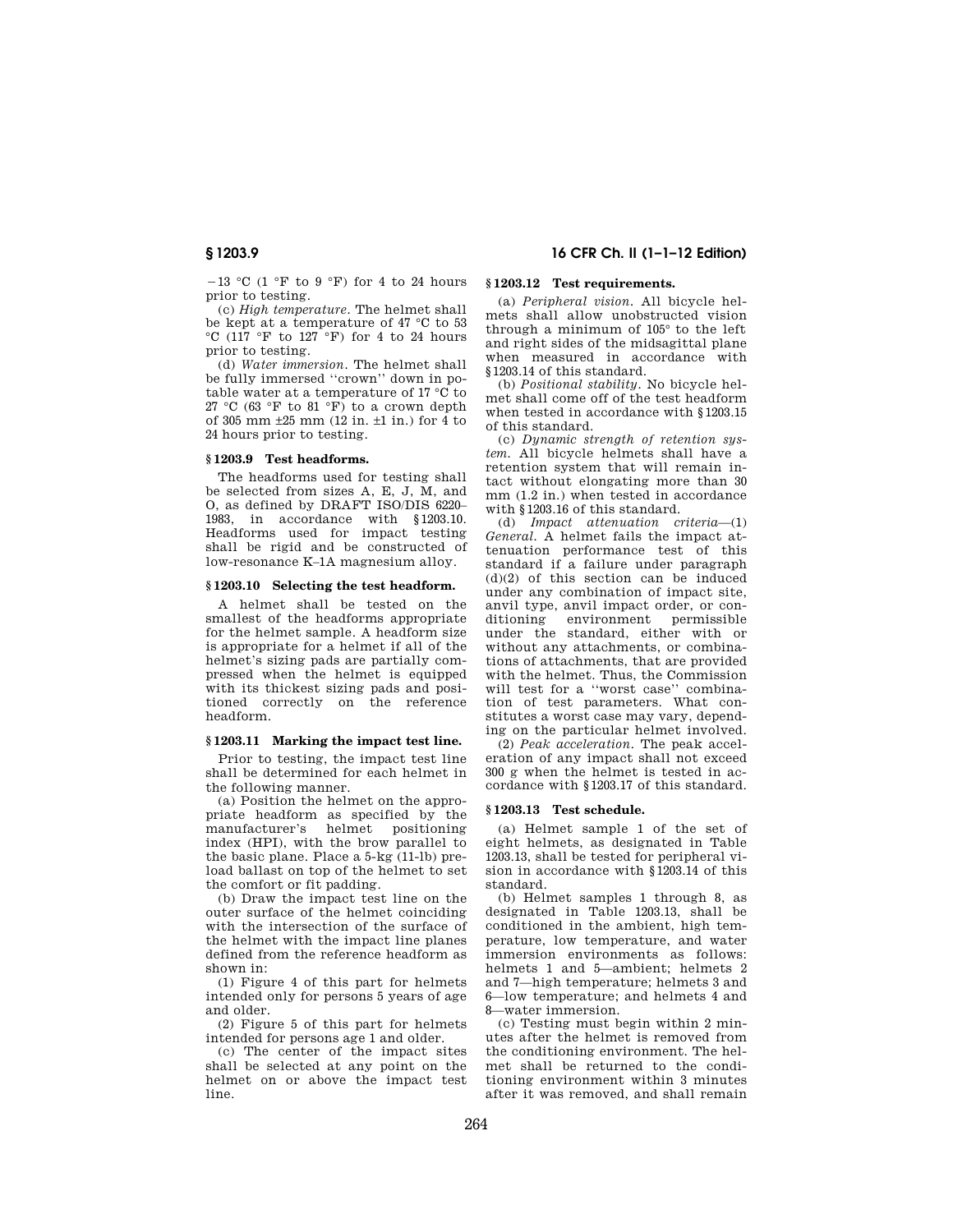in the conditioning environment for a minimum of 2 minutes before testing is resumed. If the helmet is out of the conditioning environment beyond 3 minutes, testing shall not resume until the helmet has been reconditioned for a period equal to at least 5 minutes for each minute the helmet was out of the conditioning environment beyond the first 3 minutes, or for 4 hours, (whichever reconditioning time is shorter) before testing is resumed.

(d) Prior to being tested for impact attenuation, helmets 1–4 (conditioned in ambient, high temperature, low temperature, and water immersion environments, respectively) shall be tested in accordance with the dynamic retention system strength test at §1203.16. Helmets 1–4 shall then be tested in accordance with the impact attenuation tests on the flat and hemispherical anvils in accordance with the procedure at §1203.17. Helmet 5 (ambient-conditioned) shall be tested in accordance with the positional stability tests at §1203.15 prior to impact testing. Helmets 5–8 shall then be tested in accordance with the impact attenuation tests on the curbstone anvil in accordance with §1203.17. Table 1203.13 summarizes the test schedule.

TABLE 1203.13—TEST SCHEDULE

| §1203.14             | §1203.15                | \$1203.16<br>Retention<br>system<br>strength | §1203.17 Impact tests      |                                                    |
|----------------------|-------------------------|----------------------------------------------|----------------------------|----------------------------------------------------|
| Peripheral<br>vision | Positional<br>stability |                                              | Anvil                      | Number of<br>Impacts                               |
| x                    |                         | x                                            | X Flat                     | $\overline{2}$                                     |
|                      |                         | x                                            | X Hemi<br>X Flat<br>X Hemi | $\overline{c}$<br>$\overline{2}$<br>$\overline{2}$ |
|                      |                         | x                                            | <b>X Flat</b><br>X Hemi    | $\overline{2}$<br>$\overline{2}$                   |
|                      |                         | x                                            | X Flat<br>X Hemi           | $\overline{2}$<br>$\overline{2}$                   |
|                      | x                       |                                              | $X$ Curb                   |                                                    |
|                      |                         |                                              | $X$ Curb                   |                                                    |
|                      |                         |                                              | X Curb                     |                                                    |
|                      |                         |                                              | $X$ Curb                   |                                                    |

## **§ 1203.14 Peripheral vision test.**

Position the helmet on a reference headform in accordance with the HPI and place a 5-kg (11-lb) preload ballast on top of the helmet to set the comfort or fit padding. (NOTE: Peripheral vision clearance may be determined when the helmet is positioned for marking the test lines.) Peripheral vision is measured horizontally from each side of the midsagittal plane around the point K (see Figure 6 of this part). Point K is located on the front surface of the reference headform at the intersection of the basic and midsagittal planes. The vision shall not be obstructed within 105 degrees from point K on each side of the midsagittal plane.

### **§ 1203.15 Positional stability test (rolloff resistance).**

(a) *Test equipment*.

(1) *Headforms.* The test headforms shall comply with the dimensions of

the full chin ISO reference headforms sizes A, E, J, M, and O.

(2) *Test fixture.* The headform shall be secured in a test fixture with the headform's vertical axis pointing downward and 45 degrees to the direction of gravity (see Figure 7 of this part). The test fixture shall permit rotation of the headform about its vertical axis and include means to lock the headform in the face up and face down positions.

(3) *Dynamic impact apparatus.* A dynamic impact apparatus shall be used to apply a shock load to a helmet secured to the test headform. The dynamic impact apparatus shall allow a 4-kg (8.8-lb) drop weight to slide in a guided free fall to impact a rigid stop anvil (see Figure 7 of this part). The entire mass of the dynamic impact assembly, including the drop weight, shall be no more than 5 kg (11 lb).

(4) *Strap or cable.* A hook and flexible strap or cable shall be used to connect the dynamic impact apparatus to the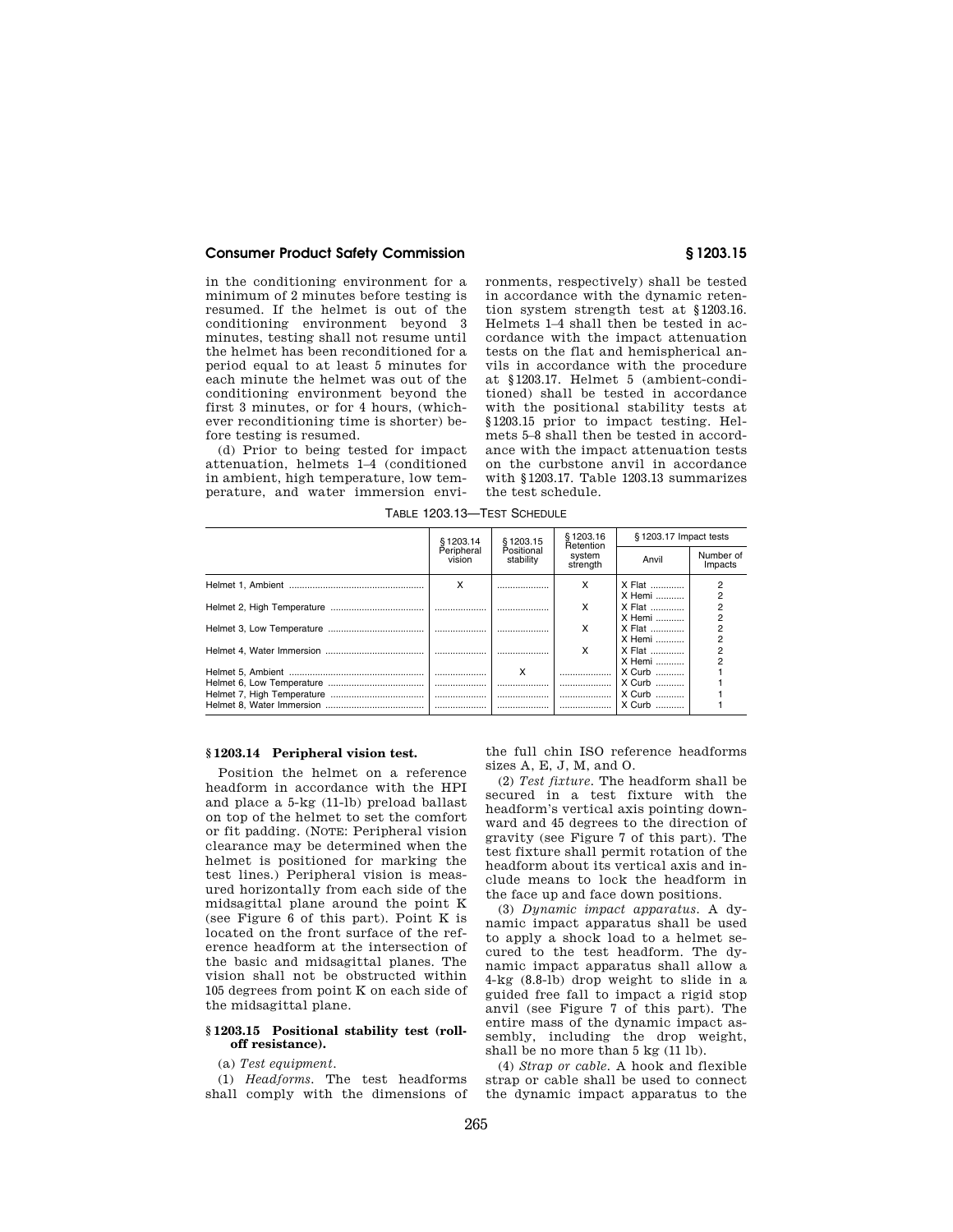helmet. The strap or cable shall be of a material having an elongation of no more than  $5 \text{ mm}$  (0.20 in.) per 300 mm (11.8 in.) when loaded with a 22-kg (48.5 lb) weight in a free hanging position.

(b) *Test procedure*.

(1) Orient the headform so that its face is down, and lock it in that orientation.

(2) Place the helmet on the appropriate size full chin headform in accordance with the HPI and fasten the retention system in accordance with the manufacturer's instructions. Adjust the straps to remove any slack.

(3) Suspend the dynamic impact system from the helmet by positioning the flexible strap over the helmet along the midsagittal plane and attaching the hook over the edge of the helmet as shown in Figure 7 of this part.

(4) Raise the drop weight to a height of 0.6 m (2 ft) from the stop anvil and release it, so that it impacts the stop anvil.

(5) The test shall be repeated with the headform's face pointing upwards, so that the helmet is pulled from front to rear.

## **§ 1203.16 Dynamic strength of retention system test.**

(a) *Test equipment.* (1) ISO headforms without the lower chin portion shall be used.

(2) The retention system strength test equipment shall consist of a dynamic impact apparatus that allows a 4-kg (8.8-lb) drop weight to slide in a guided free fall to impact a rigid stop anvil (see Figure 8 of this part). Two cylindrical rollers that spin freely, with a diameter of  $12.5\pm0.5$  mm  $(0.49)$ in.±0.02 in.) and a center-to-center distance of 76.0±1 mm (3.0±0.04 in.), shall make up a stirrup that represents the bone structure of the lower jaw. The entire dynamic test apparatus hangs freely on the retention system. The entire mass of the support assembly, including the 4-kg (8.8-lb) drop weight, shall be 11 kg±0.5 kg (24.2 lb±1.1 lb).

(b) *Test procedure.* (1) Place the helmet on the appropriate size headform on the test device according to the HPI. Fasten the strap of the retention system under the stirrup.

(2) Mark the pre-test position of the retention system, with the entire dy-

**§ 1203.16 16 CFR Ch. II (1–1–12 Edition)** 

namic test apparatus hanging freely on the retention system.

(3) Raise the 4-kg (8.8-lb) drop weight to a height of 0.6 m (2 ft) from the stop anvil and release it, so that it impacts the stop anvil.

(4) Record the maximum elongation of the retention system during the impact. A marker system or a displacement transducer, as shown in Figure 8 of this part, are two methods of measuring the elongation.

## **§ 1203.17 Impact attenuation test.**

(a) *Impact test instruments and equipment*—(1) *Measurement of impact attenuation.* Impact attenuation is determined by measuring the acceleration of the test headform during impact. Acceleration is measured with a uniaxial accelerometer that is capable of withstanding a shock of at least 1000 g. The helmet is secured onto the headform and dropped in a guided free fall, using a monorail or guidewire test apparatus (see Figure 9 of this part), onto an anvil fixed to a rigid base. The center of the anvil shall be aligned with the center vertical axis of the accelerometer. The base shall consist of a solid mass of at least 135 kg (298 lb), the upper surface of which shall consist of a steel plate at least 12 mm (0.47 in.) thick and having a surface area of at least 0.10 m2 (1.08 ft2).

(2) *Accelerometer.* A uniaxial accelerometer shall be mounted at the center of gravity of the test headform, with the sensitive axis aligned within 5 degrees of vertical when the test headform is in the impact position. The acceleration data channel and filtering shall comply with SAE Recommended Practice J211 OCT88, Instrumentation for Impact Tests, Requirements for Channel Class 1000.

(3) *Headform and drop assembly—centers of gravity.* The center of gravity of the test headform shall be at the center of the mounting ball on the support assembly and within an inverted cone having its axis vertical and a 10-degree included angle with the vertex at the point of impact. The location of the center of gravity of the drop assembly (combined test headform and support assembly) must meet the specifications of Federal Motor Vehicle Safety Standard No. 218, Motorcycle Helmets, 49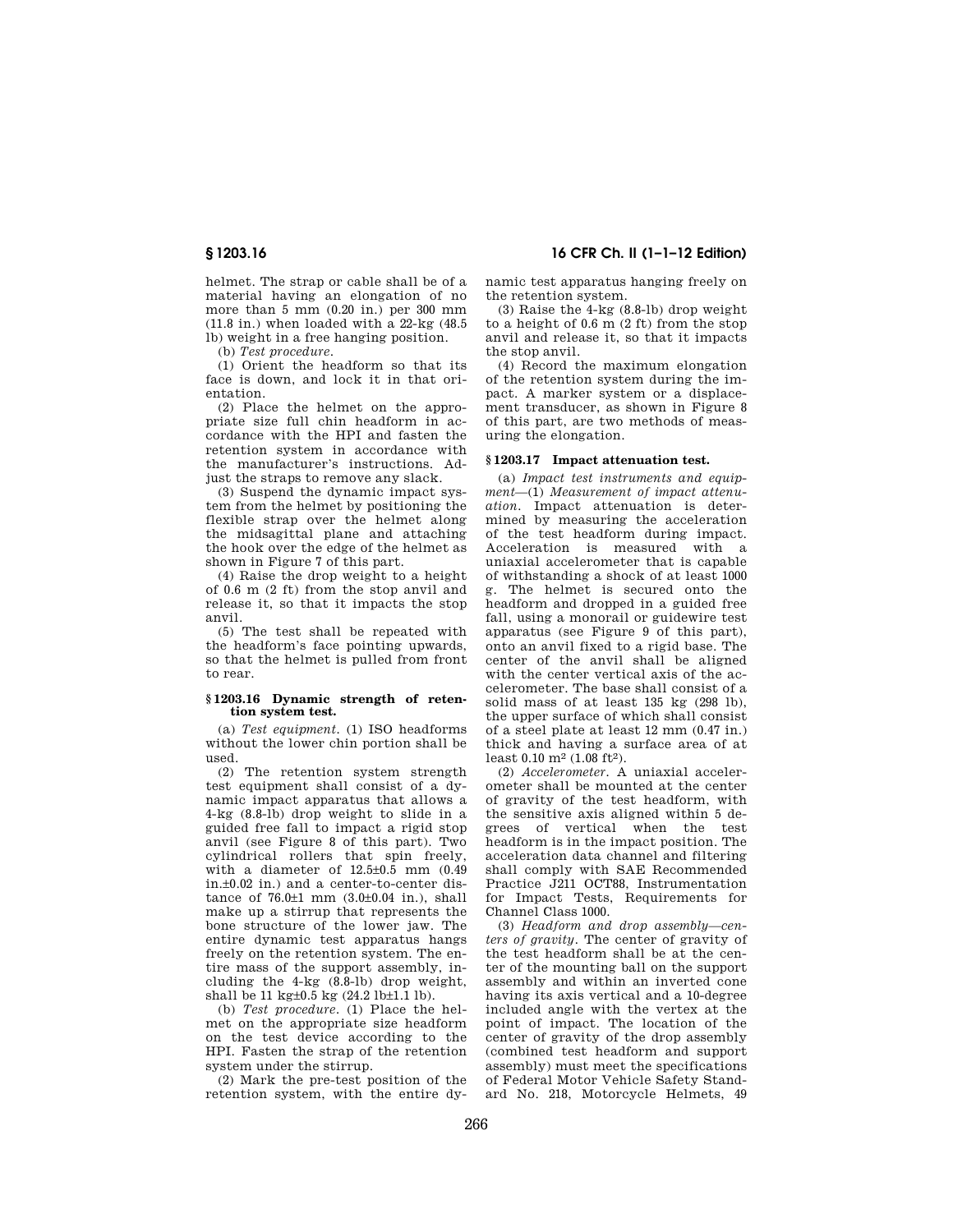CFR 571.218 (S7.1.8). The center of gravity of the drop assembly shall lie within the rectangular volume bounded by  $x=-6.4$  mm  $(-0.25$  in.),  $x=21.6$  mm  $(0.85)$ in.),  $v=6.4$  mm  $(0.25$  in.), and  $v=-6.4$  $mm$  ( $-0.25$  in.), with the origin located at the center of gravity of the test headform. The origin of the coordinate axes is at the center of the mounting ball on the support assembly. The rectangular volume has no boundary along the z-axis. The positive z-axis is downward. The x-y-z axes are mutually perpendicular and have positive or negative designations as shown in Figure 10 of this part. Figure 10 shows an overhead view of the x-y boundary of the drop assembly center of gravity.

(4) *Drop assembly.* The combined mass of the drop assembly, which consists of instrumented test headform and support assembly (excluding the test helmet), shall be 5.0±0.1 kg (11.00±0.22 lb).

(5) *Impact anvils.* Impact tests shall be performed against the three different solid (*i.e.,* without internal cavities) steel anvils described in this paragraph (a)(5).

(i) *Flat anvil.* The flat anvil shall have a flat surface with an impact face having a minimum diameter of 125 mm (4.92 in.). It shall be at least 24 mm (0.94 in.) thick (see Figure 11 of this part).

(ii) *Hemispherical anvil.* The hemispherical anvil shall have a hemispherical impact surface with a radius of 48±1 mm (1.89±0.04 in.) (see Figure 12 of this part).

(iii) *Curbstone anvil.* The curbstone anvil shall have two flat faces making an angle of 105 degrees and meeting along a striking edge having a radius of 15 mm±0.5 mm (0.59±0.02 in.). The height of the curbstone anvil shall not be less than 50 mm  $(1.97 \text{ in.})$ , and the length shall not be less than 200 mm (7.87 in.) (see Figure 13 of this part).

(b) *Test Procedure*—(1) *Instrument system check (precision and accuracy).* The impact-attenuation test instrumentation shall be checked before and after each series of tests (at least at the beginning and end of each test day) by dropping a spherical impactor onto an elastomeric test medium (MEP). The spherical impactor shall be a 146 mm  $(5.75 \text{ in})$  diameter aluminum sphere that is mounted on the ball-arm connector of the drop assembly. The total

mass of the spherical-impactor drop assembly shall be  $5.0\pm0.1$  kg  $(11.0\pm0.22)$  lb). The MEP shall be 152 mm (6 in.) in diameter and 25 mm (1 in.) thick, and shall have a durometer of 60±2 Shore A. The MEP shall be affixed to the top surface of a flat  $6.35$  mm  $(1/4)$  in.) thick aluminum plate. The geometric center of the MEP pad shall be aligned with the center vertical axis of the accelerometer (see paragraph (a)(2) of this section). The impactor shall be dropped onto the MEP at an impact velocity of 5.44 m/s±2%. (Typically, this requires a minimum drop height of 1.50 meters (4.9 ft) plus a height adjustment to account for friction losses.) Six impacts, at intervals of 75±15 seconds, shall be performed at the beginning and end of the test series (at a minimum at the beginning and end of each test day). The first three of six impacts shall be considered warm-up drops, and their impact values shall be discarded from the series. The second three impacts shall be recorded. All recorded impacts shall fall within the range of 380 g to 425 g. In addition, the difference between the high and low values of the three recorded impacts shall not be greater than 20 g.

(2) *Impact sites.* Each of helmets 1 through 4 (one helmet for each conditioning environment) shall impact at four different sites, with two impacts on the flat anvil and two impacts on the hemispherical anvil. The center of any impact may be anywhere on or above the test line, provided it is at least 120 mm (4.72 in), measured on the surface of the helmet, from any prior impact center. Each of helmets 5 through 8 (one helmet for each conditioning environment) shall impact at one site on the curbstone anvil. The center of the curbstone impacts may be on or anywhere above the test line. The curbstone anvil may be placed in any orientation as long as the center of the anvil is aligned with the axis of the accelerometer. As noted in  $$1203.12(d)(1)$ , impact sites, the order of anvil use (flat and hemispherical), and curbstone anvil sites and orientation shall be chosen by the test personnel to provide the most severe test for the helmet. Rivets and other mechanical fasteners, vents, and any other helmet feature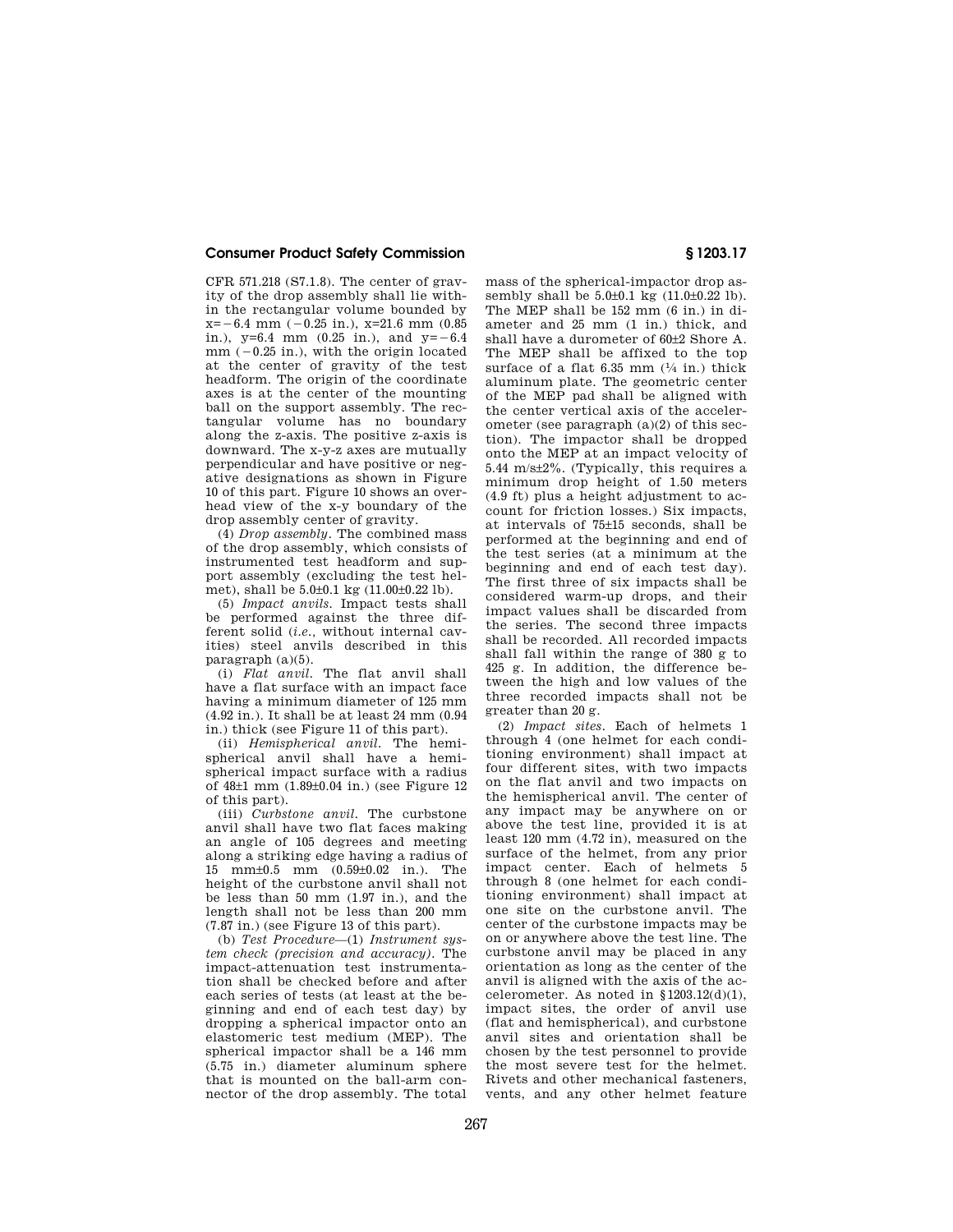within the test region are valid test sites.

(3) *Impact velocity.* The helmet shall be dropped onto the flat anvil with an impact velocity of 6.2 m/s $\pm 3\%$  (20.34 ft/ s±3%). (Typically, this requires a minimum drop height of 2 meters (6.56 ft), plus a height adjustment to account for friction losses.) The helmet shall be dropped onto the hemispherical and curbstone anvils with an impact velocity of 4.8 m/s±3% (15.75 ft/s±3%). (Typically, this requires a minimum drop height of 1.2 meters (3.94 ft), plus a height adjustment to account for friction losses.) The impact velocity shall be measured during the last 40 mm (1.57 in) of free-fall for each test.

(4) *Helmet position.* Prior to each test, the helmet shall be positioned on the test headform in accordance with the HPI. The helmet shall be secured so that it does not shift position prior to impact. The helmet retention system shall be secured in a manner that does not interfere with free-fall or impact.

(5) *Data.* Record the maximum acceleration in g's during impact. See Subpart C, §1203.41(b).

## **Subpart B—Certification**

## **§ 1203.30 Purpose, basis, and scope.**

(a) *Purpose.* The purpose of this subpart is to establish requirements that manufacturers and importers of bicycle helmets subject to the Safety Standard for Bicycle Helmets (subpart A of this part 1203) shall issue certificates of compliance in the form specified.

(b) *Basis.* Section 14(a)(1) of the Consumer Product Safety Act (CPSA), 15 U.S.C. 2063(a)(1), requires every manufacturer (including importers) and private labeler of a product which is subject to a consumer product safety standard to issue a certificate that the product conforms to the applicable standard. Section 14(a)(1) further requires that the certificate be based either on a test of each product or on a ''reasonable testing program.'' The Commission may, by rule, designate one or more of the manufacturers and private labelers as the persons who shall issue the required certificate. 15 U.S.C. 2063(a)(2).

(c) *Scope.* The provisions of this subpart apply to all bicycle helmets that

**§ 1203.30 16 CFR Ch. II (1–1–12 Edition)** 

are subject to the requirements of the Safety Standard for Bicycle Helmets, subpart A of this part 1203.

### **§ 1203.31 Applicability date.**

All bicycle helmets manufactured on or after March 11, 1999, must meet the standard and must be certified as complying with the standard in accordance with this subpart B.

## **§ 1203.32 Definitions.**

The following definitions shall apply to this subpart:

(a) *Foreign manufacturer* means an entity that manufactured a bicycle helmet outside the United States, as defined in 15 2052(a)(10) and (14).

(b) *Manufacturer* means the entity that either manufactured a helmet in the United States or imported a helmet manufactured outside the United States.

(c) *Private labeler* means an owner of a brand or trademark that is used on a bicycle helmet subject to the standard and that is not the brand or trademark of the manufacturer of the bicycle helmet, provided the owner of the brand or trademark caused, authorized, or approved its use.

(d) *Production lot* means a quantity of bicycle helmets from which certain bicycle helmets are selected for testing prior to certifying the lot. All bicycle helmets in a lot must be essentially identical in those design, construction, and material features that relate to the ability of a bicycle helmet to comply with the standard.

(e) *Reasonable testing program* means any tests which are identical or equivalent to, or more stringent than, the tests defined in the standard and which are performed on one or more bicycle helmets selected from the production lot to determine whether there is reasonable assurance that all of the bicycle helmets in that lot comply with the requirements of the standard.

### **§ 1203.33 Certification testing.**

(a) *General.* Manufacturers, as defined in §1203.32(b) to include importers, shall conduct a reasonable testing program to demonstrate that their bicycle helmets comply with the requirements of the standard.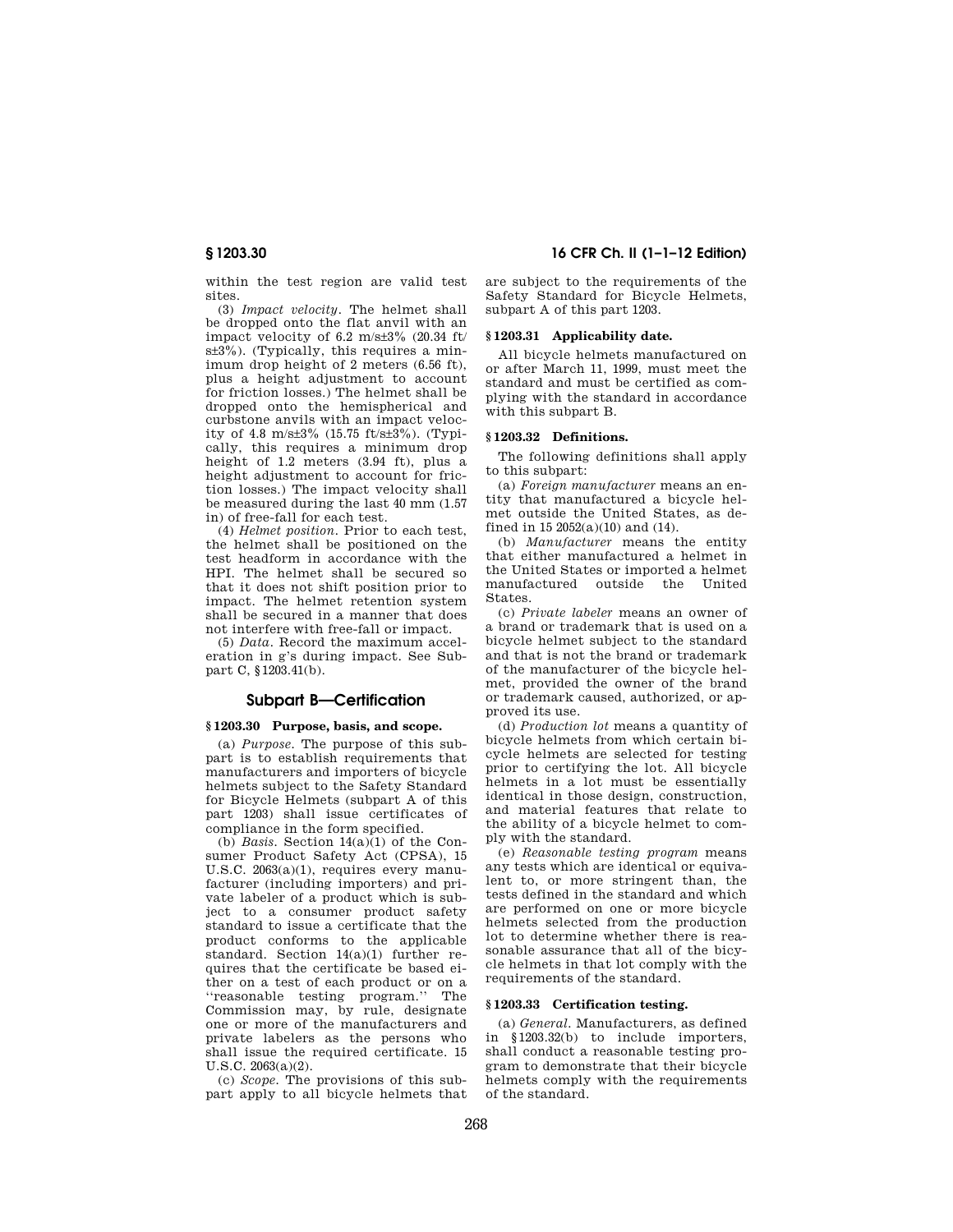(b) *Reasonable testing program.* This paragraph provides guidance for establishing a reasonable testing program.

(1) Within the requirements set forth in this paragraph (b), manufacturers and importers may define their own reasonable testing programs. Reasonable testing programs may, at the option of manufacturers and importers, be conducted by an independent third party qualified to perform such testing programs. However, manufacturers and importers are responsible for ensuring compliance with all requirements of the standard in subpart A of this part.

(2) As part of the reasonable testing program, the bicycle helmets shall be divided into production lots, and sample bicycle helmets from each production lot shall be tested. Whenever there is a change in parts, suppliers of parts, or production methods, and the change could affect the ability of the bicycle helmet to comply with the requirements of the standard, the manufacturer shall establish a new production lot for testing.

(3) The Commission will test for compliance with the standard by using the standard's test procedures. However, a reasonable testing program need not be identical to the tests prescribed in the standard.

(4) If the reasonable testing program shows that a bicycle helmet may not comply with one or more requirements of the standard, no bicycle helmet in the production lot can be certified as complying until sufficient actions are taken that it is reasonably likely that no noncomplying bicycle helmets remain in the production lot. All identified noncomplying helmets in the lot must be destroyed or altered by repair, redesign, or use of a different material or component, to the extent necessary to make them conform to the standard.

(5) The sale or offering for sale of a bicycle helmet that does not comply with the standard is a prohibited act and a violation of section 19(a) of the CPSA  $(15 \text{ U.S.C. } 2068(a))$ , regardless of whether the bicycle helmet has been validly certified.

### **§ 1203.34 Product certification and labeling by manufacturers (including importers).**

(a) *Form of permanent label of certification.* Manufacturers, as defined in §1203.32(a), shall issue certificates of compliance for bicycle helmets manufactured after March 11, 1999, in the form of a durable, legible, and readily visible label meeting the requirements of this section. This label is the helmet's certificate of compliance, as that term is used in section 14 of the CPSA, 15 U.S.C. 2063.

(b) *Contents of certification label.* The certification labels required by this section shall contain the following:

(1) The statement ''Complies with U.S. CPSC Safety Standard for Bicycle Helmets for Persons Age 5 and Older'' or ''Complies with U.S. CPSC Safety Standard for Bicycle Helmets for Persons Age 1 and Older (Extended Head Coverage)'', as appropriate; this label may spell out ''U.S. Consumer Product Safety Commission'' instead of ''U.S. CPSC'

(2) The name of the U.S. manufacturer or importer responsible for issuing the certificate or the name of a private labeler;

(3) The address of the U.S. manufacturer or importer responsible for issuing the certificate or, if the name of a private labeler is on the label, the address of the private labeler;

(4) The name and address of the foreign manufacturer, if the helmet was manufactured outside the United States;

(5) The telephone number of the U.S. manufacturer or importer responsible for issuing the certificate or, if the name of a private labeler is on the label, the telephone number of the private labeler;

(6) An identification of the production lot; and

(7) The uncoded month and year the product was manufactured.

(c) *Coding.* (1) The information required by paragraphs  $(b)(4)$  and  $(b)(6)$  of this section, and the information referred to in paragraph  $(c)(2)$  of this section, may be in code, provided:

(i) The person or firm issuing the certificate maintains a written record of the meaning of each symbol used in the code, and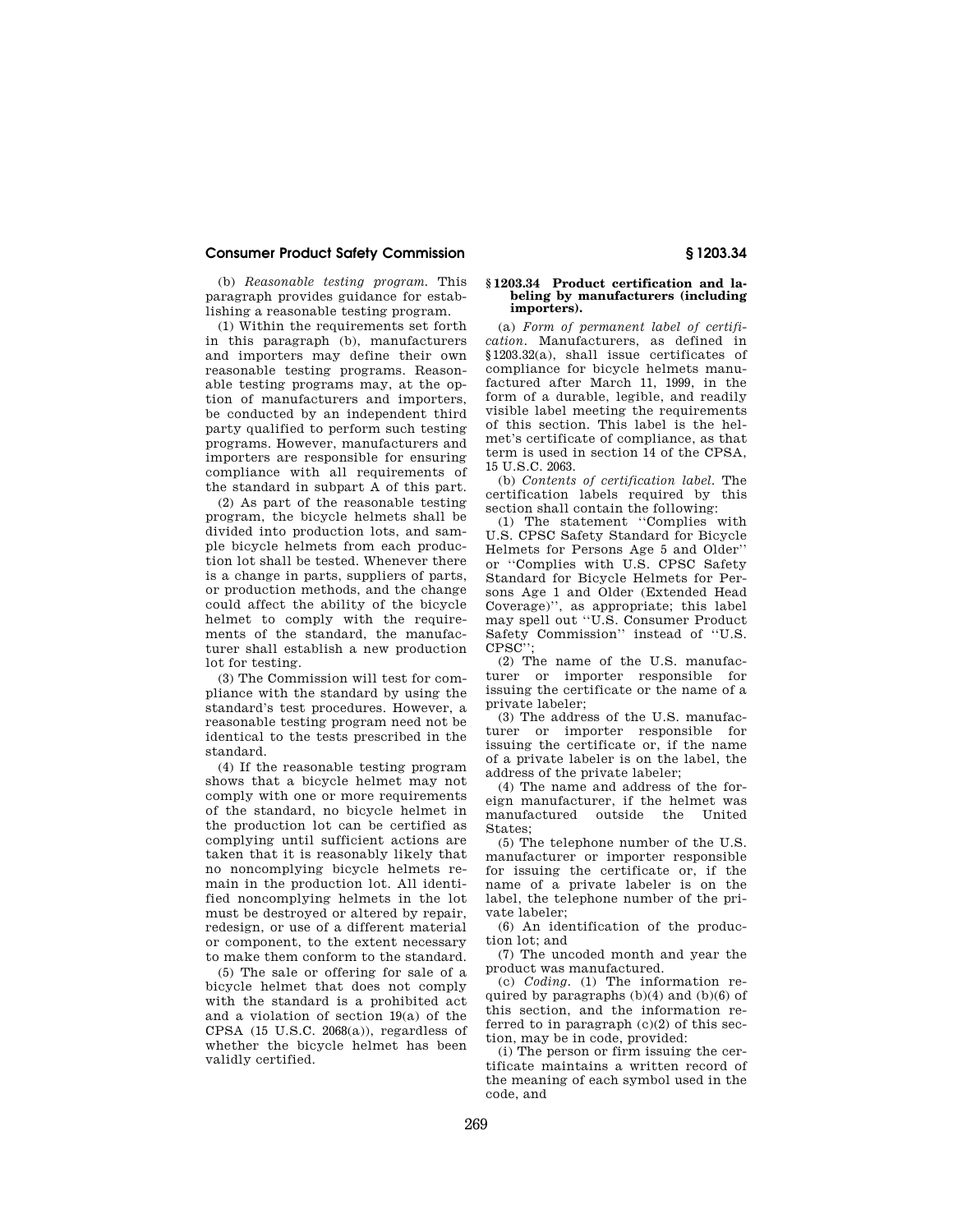(ii) The record shall be made available to the distributor, retailer, consumer, and Commission upon request.

(2) A serial number may be used in place of a production lot identification on the helmet if it can serve as a code to identify the production lot. If a bicycle helmet is manufactured for sale by a private labeler, and if the name of the private labeler is on the certification label, the name of the manufacturer or importer issuing the certificate, and the name and address of any foreign manufacturer, may also be in code.

(d) *Placement of the label(s).* The information required by paragraphs  $(b)(2)$ ,  $(b)(3)$ , and  $(b)(5)$  of this section must be on one label. The other required information may be on separate labels. The label(s) required by this section must be affixed to the bicycle helmet. If the label(s) are not immediately visible to the ultimate purchaser of the bicycle helmet prior to purchase because of packaging or other marketing practices, a second label is required. That label shall state, as appropriate, ''Complies with U.S. CPSC Safety Standard for Bicycle Helmets for Persons Age 5 and Older'', or ''Complies with U.S. CPSC Safety Standard for Bicycle Helmets for Persons Age 1 and Older (Extended Head Coverage)''. The label shall be legible, readily visible, and placed on the main display panel of the packaging or, if the packaging is not visible before purchase (e.g., catalog sales), on the promotional material used with the sale of the bicycle helmet. This label may spell out ''U.S. Consumer Product Safety Commission'' instead of ''U.S. CPSC.''

(e) *Additional provisions for importers*— (1) *General.* The importer of any bicycle helmet subject to the standard in subpart A of this part 1203 must issue the certificate of compliance required by section 14(a) of the CPSA and this section. If a reasonable testing program meeting the requirements of this subpart has been performed by or for the foreign manufacturer of the product, the importer may rely in good faith on such tests to support the certificate of compliance, provided:

(i) The importer is a resident of the United States or has a resident agent in the United States,

## **§ 1203.40 16 CFR Ch. II (1–1–12 Edition)**

(ii) There are records of such tests required by §1203.41 of subpart C of this part, and

(iii) Such records are available to the Commission within 48 hours of a request to the importer.

(2) *Responsibility of importers.* Importers that rely on tests by the foreign manufacturer to support the certificate of compliance shall—in addition to complying with paragraph (e)(1) of this section—examine the records supplied by the manufacturer to determine that they comply with §1203.41 of subpart C of this part.

## **Subpart C—Recordkeeping**

## **§ 1203.40 Effective date.**

This subpart is effective March 10, 1999, and applies to bicycle helmets manufactured after that date.

### **§ 1203.41 Recordkeeping requirements.**

(a) *General.* Every person issuing certificates of compliance for bicycle helmets subject to the standard in subpart A of this part shall maintain records which show that the certificates are based on a reasonable testing program. The records shall be maintained for a period of at least 3 years from the date of certification of the last bicycle helmet in each production lot. These records shall be available, upon request, to any designated officer or employee of the Commission, in accordance with section 16(b) of the CPSA, 15 U.S.C. 2065(b). If the records are not physically available during the inspection because they are maintained at another location, the firm must provide them to the staff within 48 hours.

(b) *Records of helmet tests.* Complete test records shall be maintained. These records shall contain the following information.

(1) An identification of the bicycle helmets tested;

(2) An identification of the production lot;

(3) The results of the tests, including the precise nature of any failures;

(4) A description of the specific actions taken to address any failures;

(5) A detailed description of the tests, including the helmet positioning index (HPI) used to define the proper position of the helmet on the headform;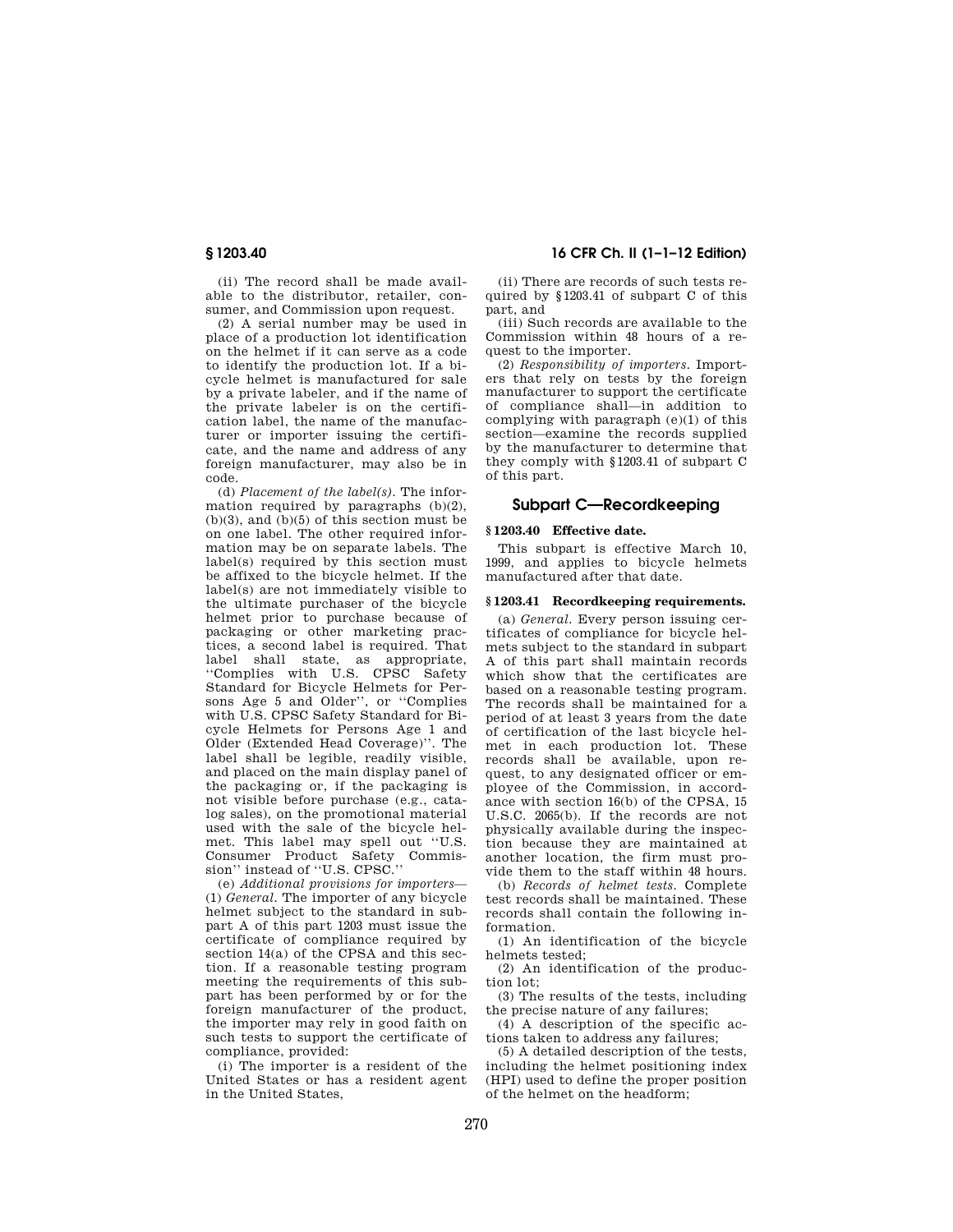(6) The manufacturer's name and address;

(7) The model and size of each helmet tested;

(8) Identifying information for each helmet tested, including the production lot for each helmet;

(9) The environmental condition under which each helmet was tested, the duration of the helmet's conditioning, the temperatures in each conditioning environment, and the relative humidity and temperature of the laboratory;

(10) The peripheral vision clearance;

(11) A description of any failures to conform to any of the labeling and instruction requirements;

(12) Performance impact results, stating the precise location of impact, type of anvil used, velocity prior to impact, and maximum acceleration measured in g's;

(13) The results of the positional stability test;

(14) The results of the dynamic strength of retention system test;

(15) The name and location of the test laboratory;

(16) The name of the person(s) who performed the test;

(17) The date of the test; and

(18) The system check results.

(c) *Format for records.* The records required to be maintained by this section may be in any appropriate form or format that clearly provides the required information. Certification test results may be kept on paper, microfiche, computer disk, or other retrievable media. Where records are kept on computer disk or other retrievable media, the records shall be made available to the Commission on paper copies, or via electronic mail in the same format as paper copies, upon request.

## **Subpart D—Requirements For Bicycle Helmets Manufactured From March 17, 1995, Through March 10, 1999**

### **§ 1203.51 Purpose and basis.**

The purpose and basis of this subpart is to protect bicyclists from head injuries by ensuring that bicycle helmets comply with the requirements of appropriate existing voluntary standards, as provided in 15 U.S.C. 6004(a).

## **§ 1203.52 Scope and effective date.**

(a) This subpart D is effective March 17, 1995, except for §1203.53(a)(8), which is effective March 10, 1998. This subpart D shall apply to bicycle helmets manufactured from March 17, 1995, through March 10, 1999, inclusive. Such bicycle helmets shall comply with the requirements of one of the standards specified in §1203.53. This subpart shall be considered a consumer product safety standard issued under the Consumer Product Safety Act.

(b) The term ''bicycle helmet'' is defined at §1203.4(b).

(c) These interim mandatory safety standards will not apply to bicycle helmets manufactured after March 10, 1999. Those helmets are subject to the requirements of Subparts A through C of this part 1203.

### **§ 1203.53 Interim safety standards.**

(a) Bicycle helmets must comply with one or more of the following standards. The standards in paragraphs  $(a)(1)$  through  $(a)(7)$  of this section are incorporated herein by reference:

(1) American National Standards Institute (ANSI) standard Z90.4–1984, Protective Headgear for Bicyclists,

(2) ASTM standards F 1447–93 or F 1447–94, Standard Specification for Protective Headgear Used in Bicycling, incorporating the relevant provisions of ASTM F 1446–93 or ASTM F 1446–94, Standard Test Methods for Equipment and Procedures Used in Evaluating the Performance Characteristics of Protective Headgear, respectively,

(3) Canadian Standards Association standard, Cycling Helmets—CAN/CSA-D113.2-M89,<br>(4) Snell

(4) Snell Memorial Foundation (Snell) 1990 Standard for Protective Headgear for Use in Bicycling (designation B–90),

( 5) Snell 1990 Standard for Protective Headgear for Use in Bicycling, including March 9, 1994 Supplement (designation B–90S),

(6) Snell 1994 Standard for Protective Headgear for Use in Non-Motorized Sports (designation N–94), or

(7) Snell 1995 standard for Protective Headgear for Use with Bicycles B–95.

(8) Subparts A through C of this part 1203.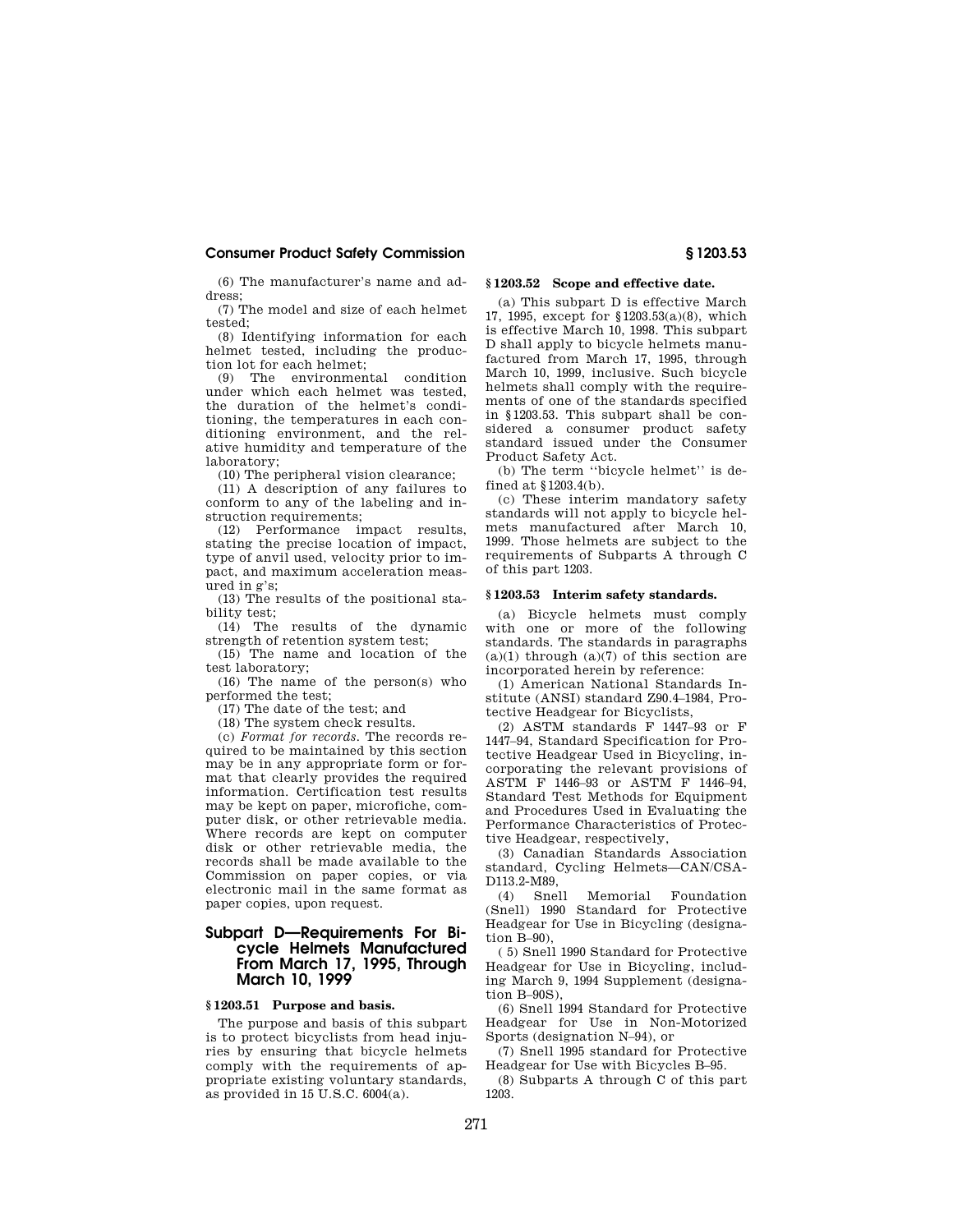(b) The incorporation by reference of the standards listed in paragraphs  $(a)(1)$  through  $(a)(7)$  are approved by the Director of the Federal Register in accordance with 5 U.S.C. 552(a) and 1 CFR part 51. Copies of the standards may be obtained as follows. Copies of the ANSI Z90.4 standard are available from: American National Standards Institute, 11 W. 42nd Street, 13th Floor, New York, NY 10036. Copies of the ASTM standards are available from: ASTM, 100 Barr Harbor Drive, West Conshohocken, PA 19428–2959. Copies of the Canadian Standards Association CAN/CSA-D113.2-M89 standard are available from: CSA, 178 Rexdale Bou-

## **§ 1203.53 16 CFR Ch. II (1–1–12 Edition)**

levard, Rexdale (Toronto), Ontario, Canada, M9W 1R3. Copies of the Snell standards are available from: Snell Memorial Foundation, Inc., 6731–A 32nd Street, North Highlands, CA 95660. Copies may be inspected at the Office of the Secretary, Consumer Product Safety Commission, 4330 East-West Highway, Bethesda, Maryland 20814, or at the National Archives and Records Administration (NARA). For information on the availability of this material at NARA, call 202–741–6030, or go to: *http:// www.archives.gov/federal*l*register/ code*l*of*l*federal*l*regulations/ ibr locations.html.*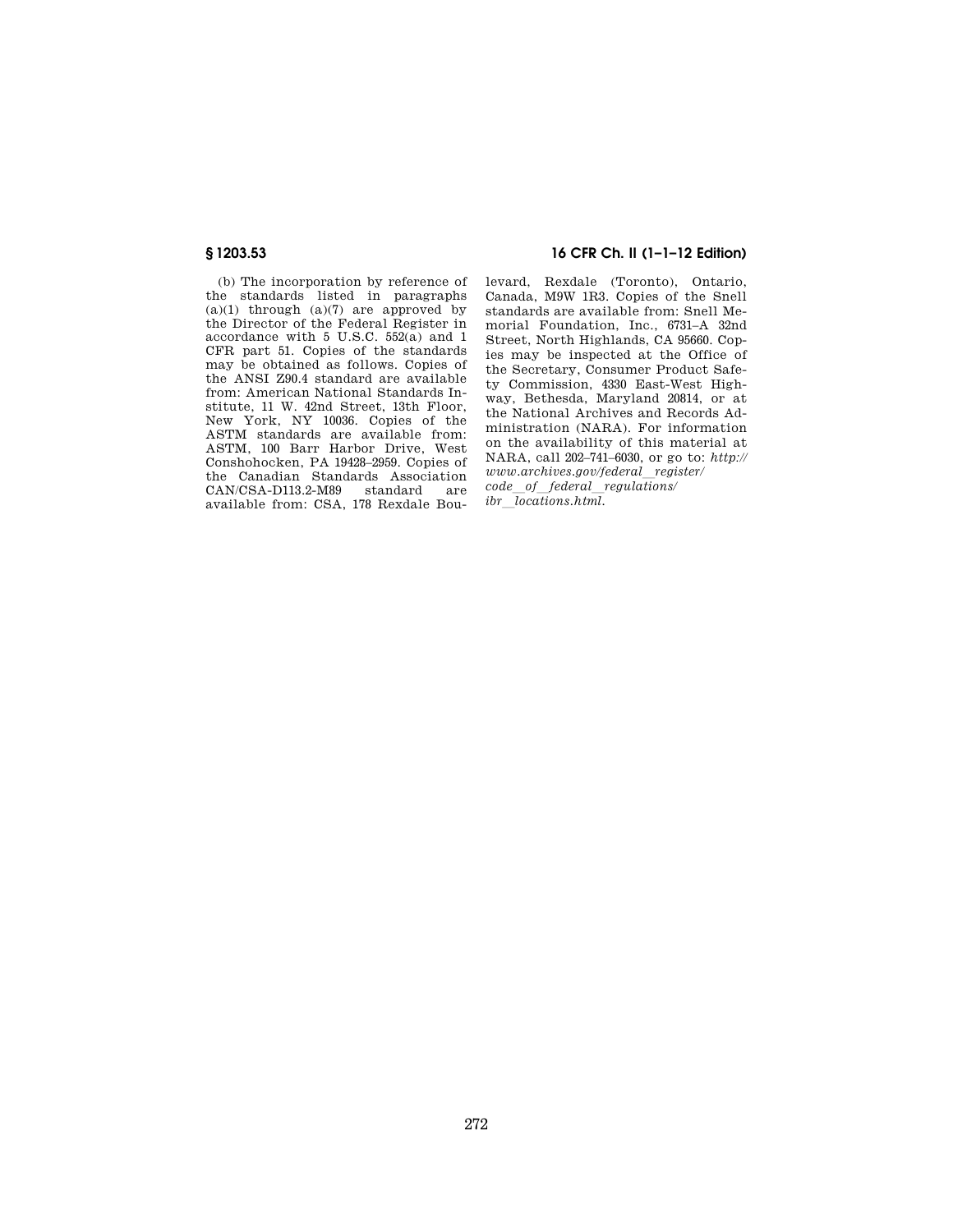FIGURE 1 TO PART 1203—ANATOMICAL PLANES



Figure 1. Anatomical Planes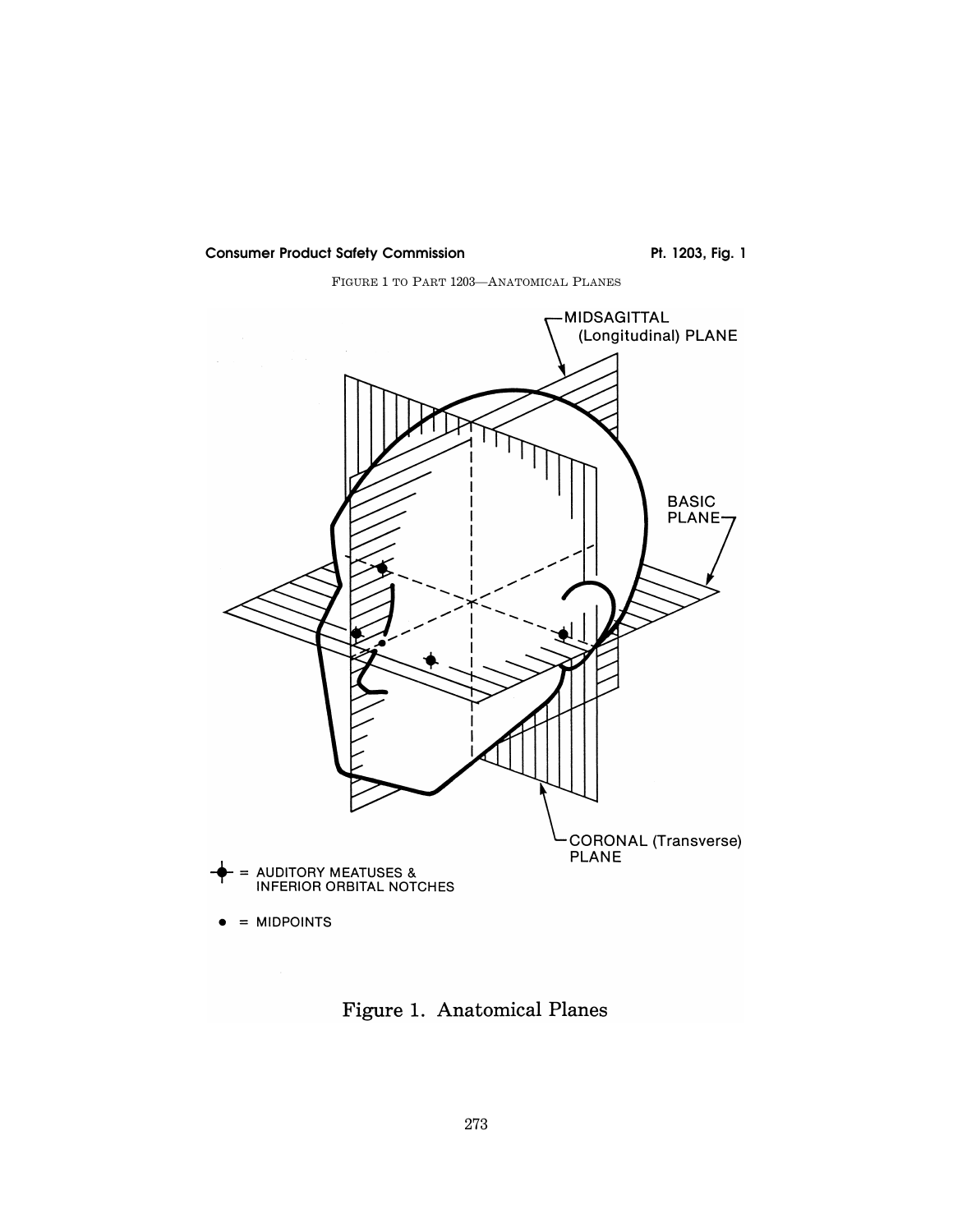# **Pt. 1203, Fig. 2 16 CFR Ch. II (1–1–12 Edition)**

FIGURE 2 TO PART 1203—ISO HEADFORM-BASIC, REFERENCE, AND MEDIAN PLANES



Figure 2. ISO Headform-Basic, Reference,<br>and Median Planes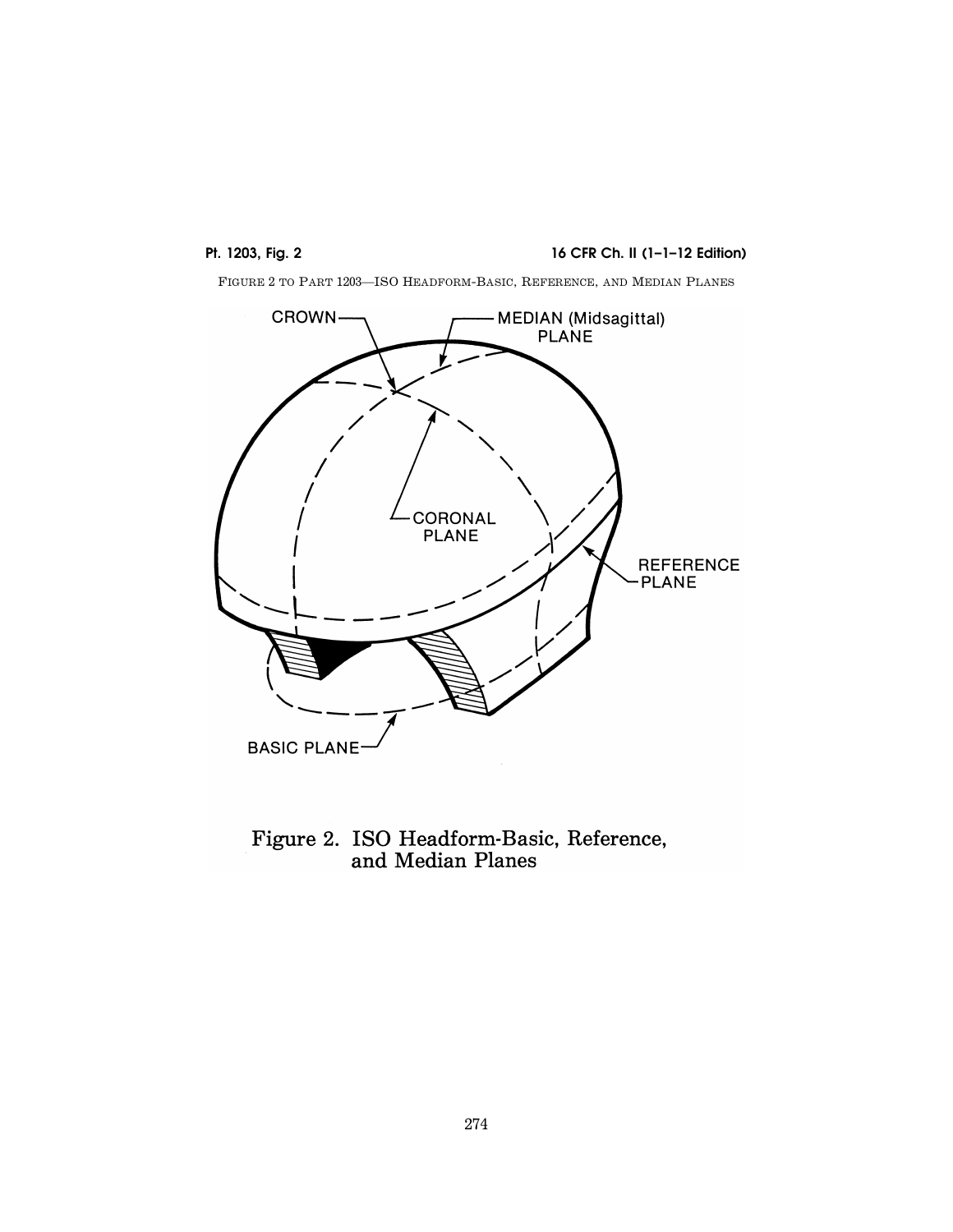

FIGURE 3 TO PART 1203—LOCATION OF REFERENCE PLANE



| <b>HEADFORM</b> | <b>SIZE</b> | χ    |       |
|-----------------|-------------|------|-------|
|                 | 500         | 24   | 90    |
| Е               | 540         | 26   | 96    |
| ω               | 570         | 27.5 | 102.5 |
| м               | 600         | 29   | 107   |
|                 | 620         | 30   | 110   |

DIMENSIONS IN MILLIMETERS

Figure 3. Location of Reference Plane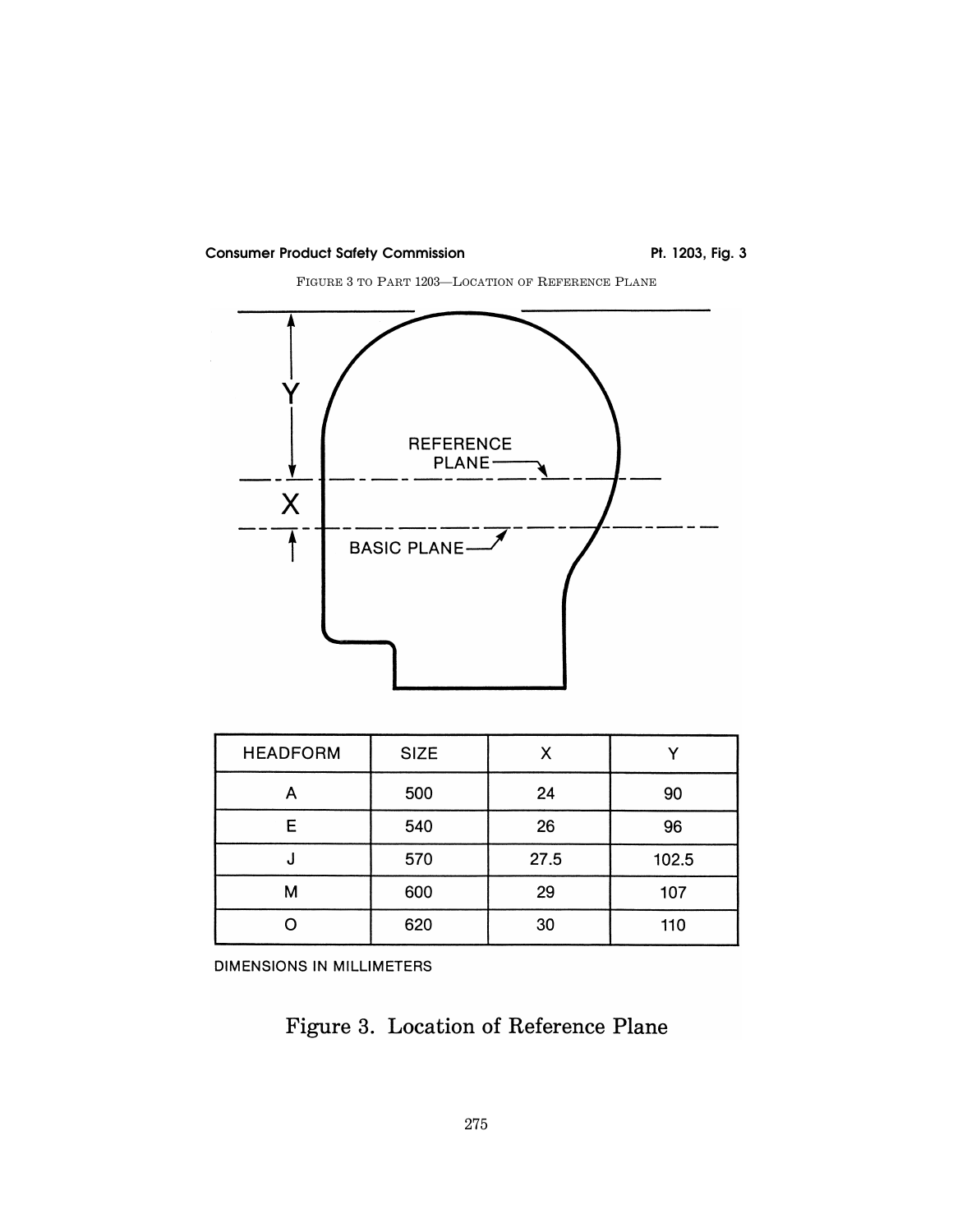# **Pt. 1203, Fig. 4** 16 CFR Ch. II (1-1-12 Edition)





| <b>HEADFORM</b> | <b>DIMENSIONS</b> mm(in) |           |           |  |  |
|-----------------|--------------------------|-----------|-----------|--|--|
|                 | a                        | c         | е         |  |  |
| ISO A           | 38 (1.49)                | 27 (1.06) | 49 (1.93) |  |  |
| ISO E           | 39 (1.54)                | 27 (1.06) | 52(2.05)  |  |  |
| ISO J           | 41 (1.61)                | 27 (1.06) | 54 (2.13) |  |  |
| <b>ISO M</b>    | 41 (1.61)                | 27 (1.06) | 55 (2.16) |  |  |
| ISO O           | 42 (1.65)                | 27(1.06)  | 56 (2.20) |  |  |

Figure 4. Location of Test Lines for Helmets Intended for Persons Five (5)<br>Years of Age and Older.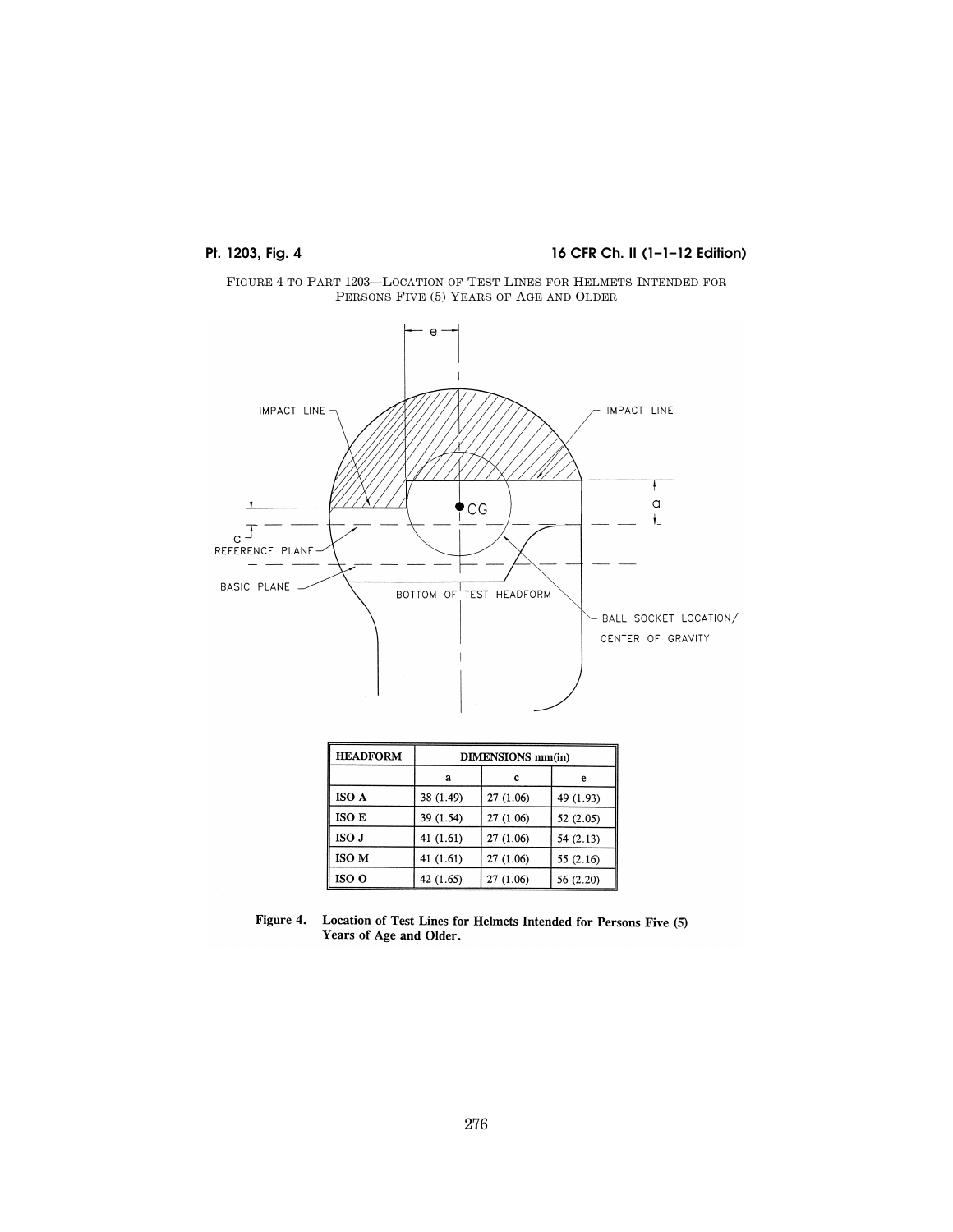



| <b>HEADFORM</b> | DIMENSIONS mm (in) |             |           |           |          |  |
|-----------------|--------------------|-------------|-----------|-----------|----------|--|
|                 |                    |             |           |           | e        |  |
| <b>ISO A</b>    | 30(1.18)           | 12.7(0.50)  | 15 (0.59) | 25(0.98)  | 30(1.18) |  |
| ISO E           | 32(1.26)           | 12.7 (0.50) | 16 (0.63) | 27 (1.06) | 32(1.26) |  |

## Figure 5. Location of Test Lines for Helmets Intended for Persons Ages 1 and Older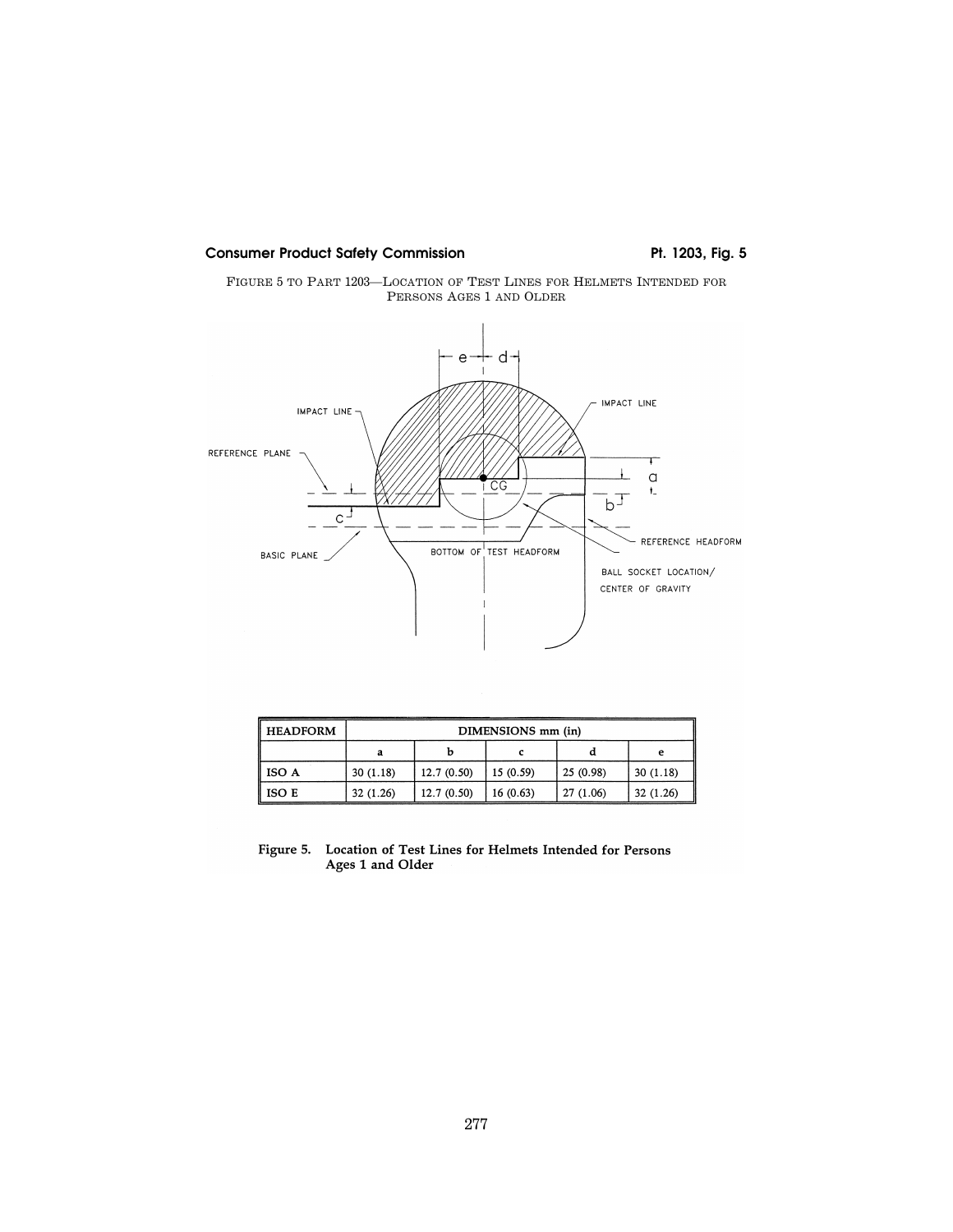

**Pt. 1203, Fig. 6 16 CFR Ch. II (1–1–12 Edition)** 



Figure 6. Field of Vision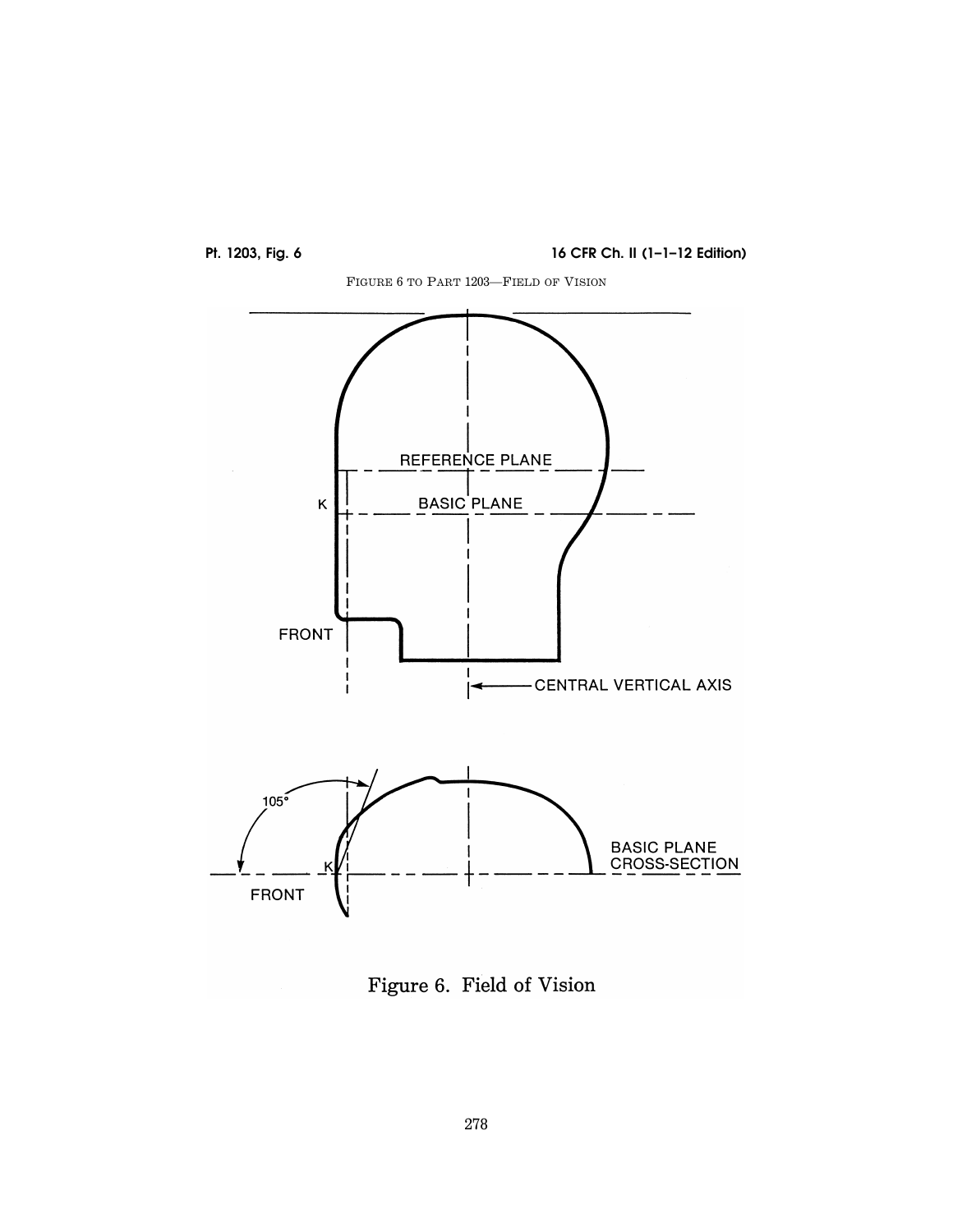FIGURE 7 TO PART 1203—TYPICAL TEST APPARATUS FOR POSITIONAL STABILITY TEST



Figure 7. Typical Test Apparatus for<br>Positional Stability Test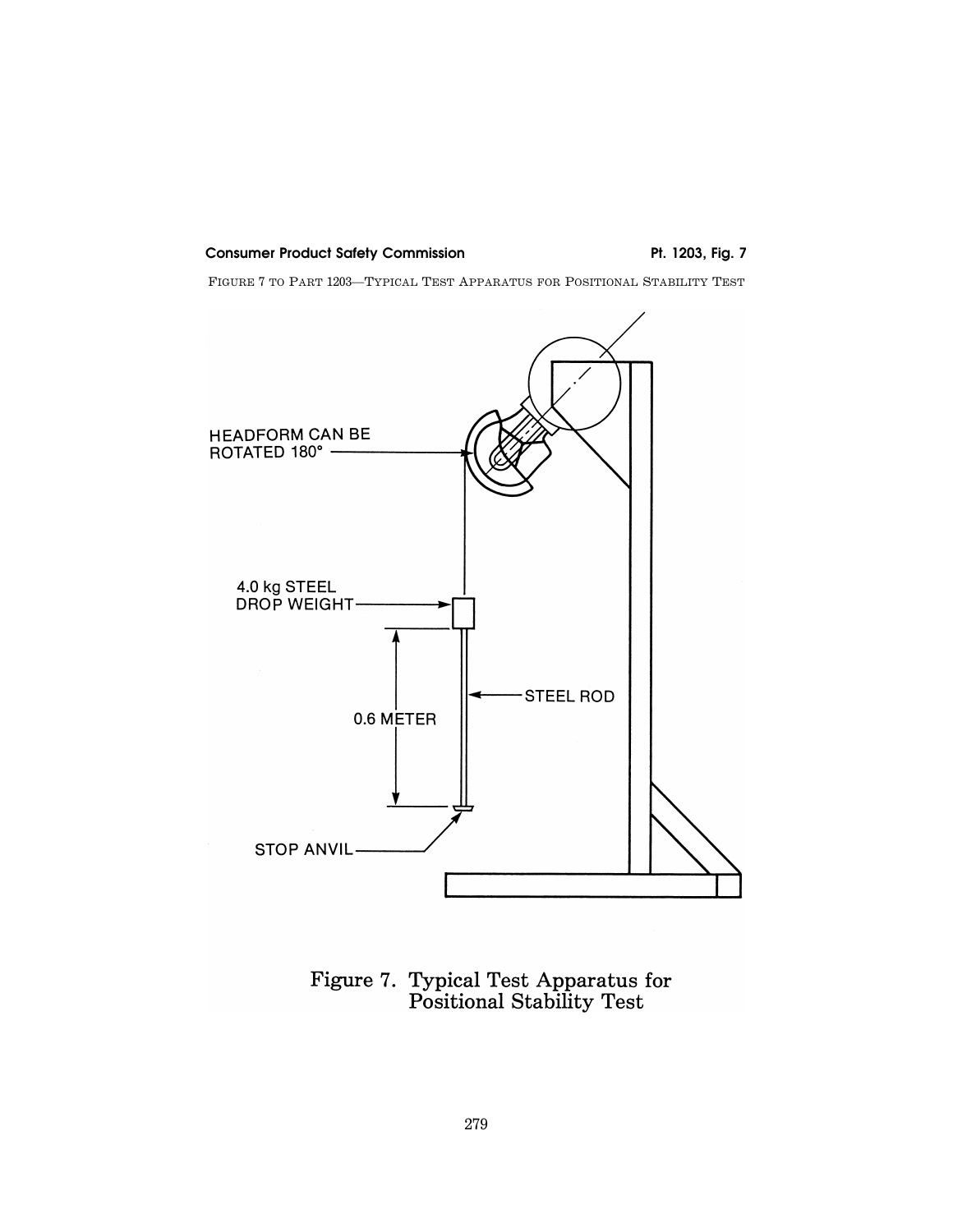## **Pt. 1203, Fig. 8** 16 CFR Ch. II (1-1-12 Edition)

FIGURE 8 TO PART 1203—APPARATUS FOR TEST OF RETENTION SYSTEM STRENGTH



Figure 8. Apparatus for Test of Retention System Strength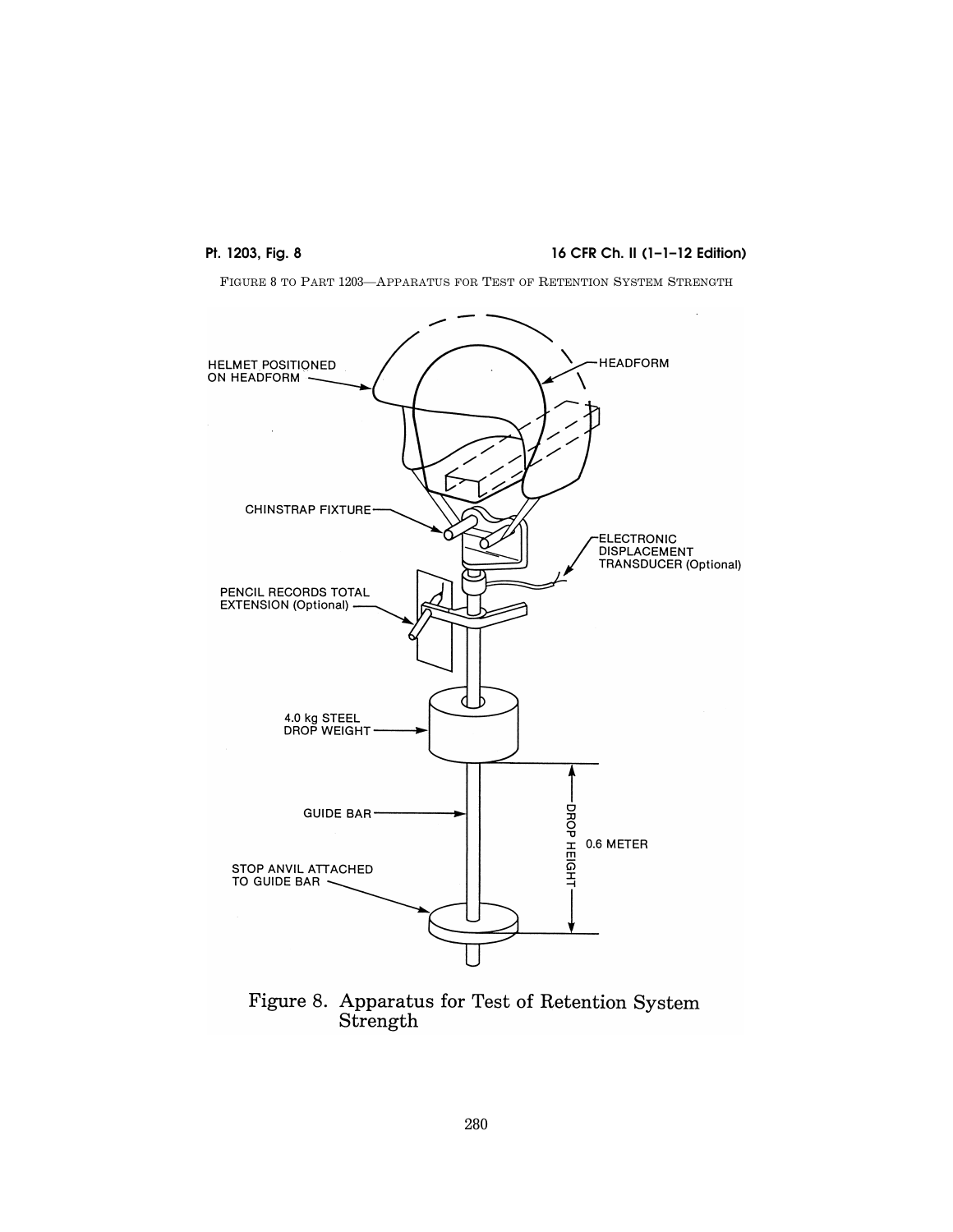FIGURE 9 TO PART 1203—IMPACT TEST APPARATUS



Figure 9. Impact Test Apparatus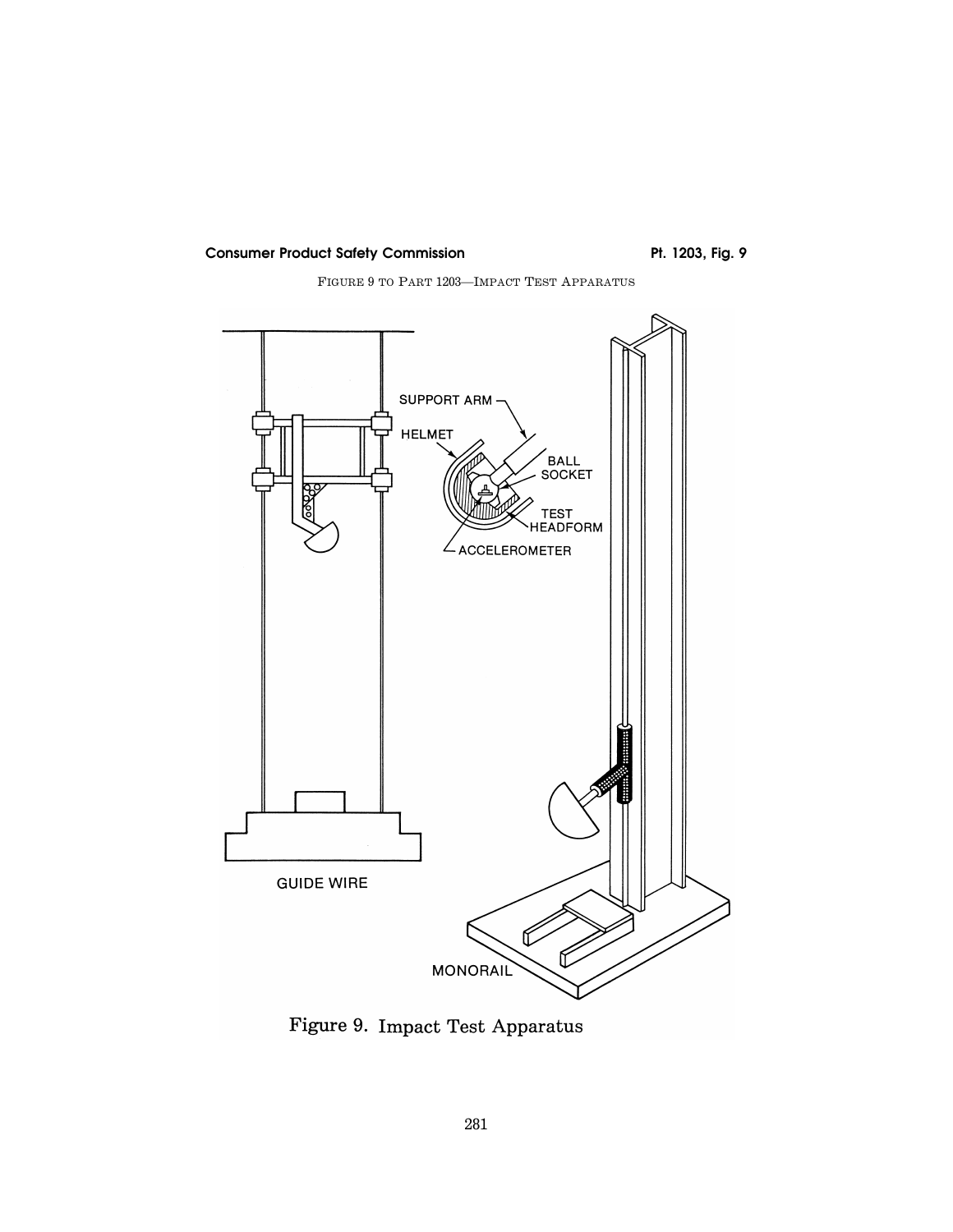**Pt. 1203, Fig. 10** 16 CFR Ch. II (1-1-12 Edition)

FIGURE 10 TO PART 1203—CENTER OF GRAVITY FOR DROP ASSEMBLY

Overhead View of Ball-Arm as Installed on Impact Test Apparatus



Figure 10. Center of Gravity for Drop Assembly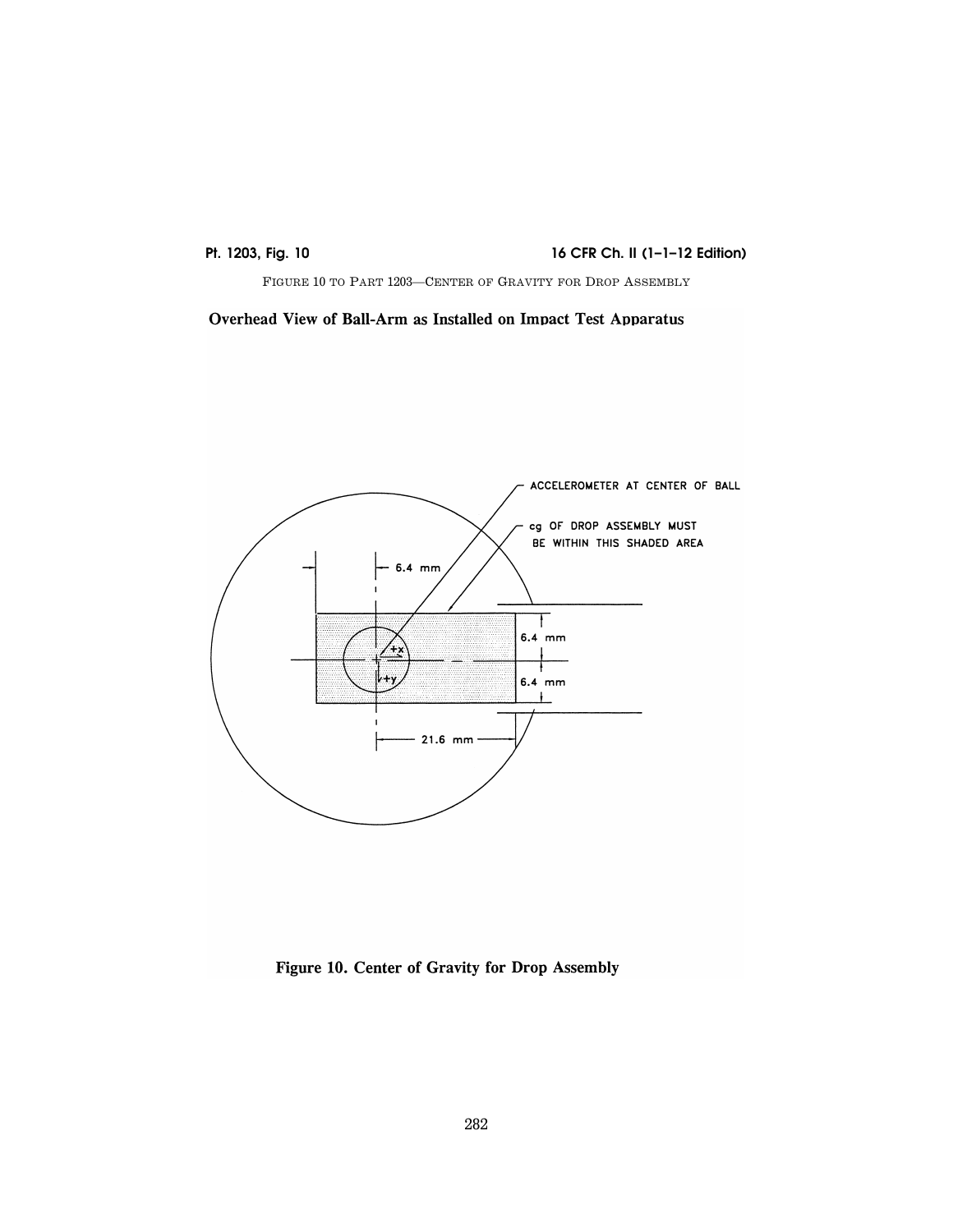FIGURES 11, 12 AND 13 TO PART 1203—HEMISPHERICAL ANVIL AND CURBSTONE ANVIL



Figure 11. Flat Anvil



Figure 12. Hemispherical Anvil